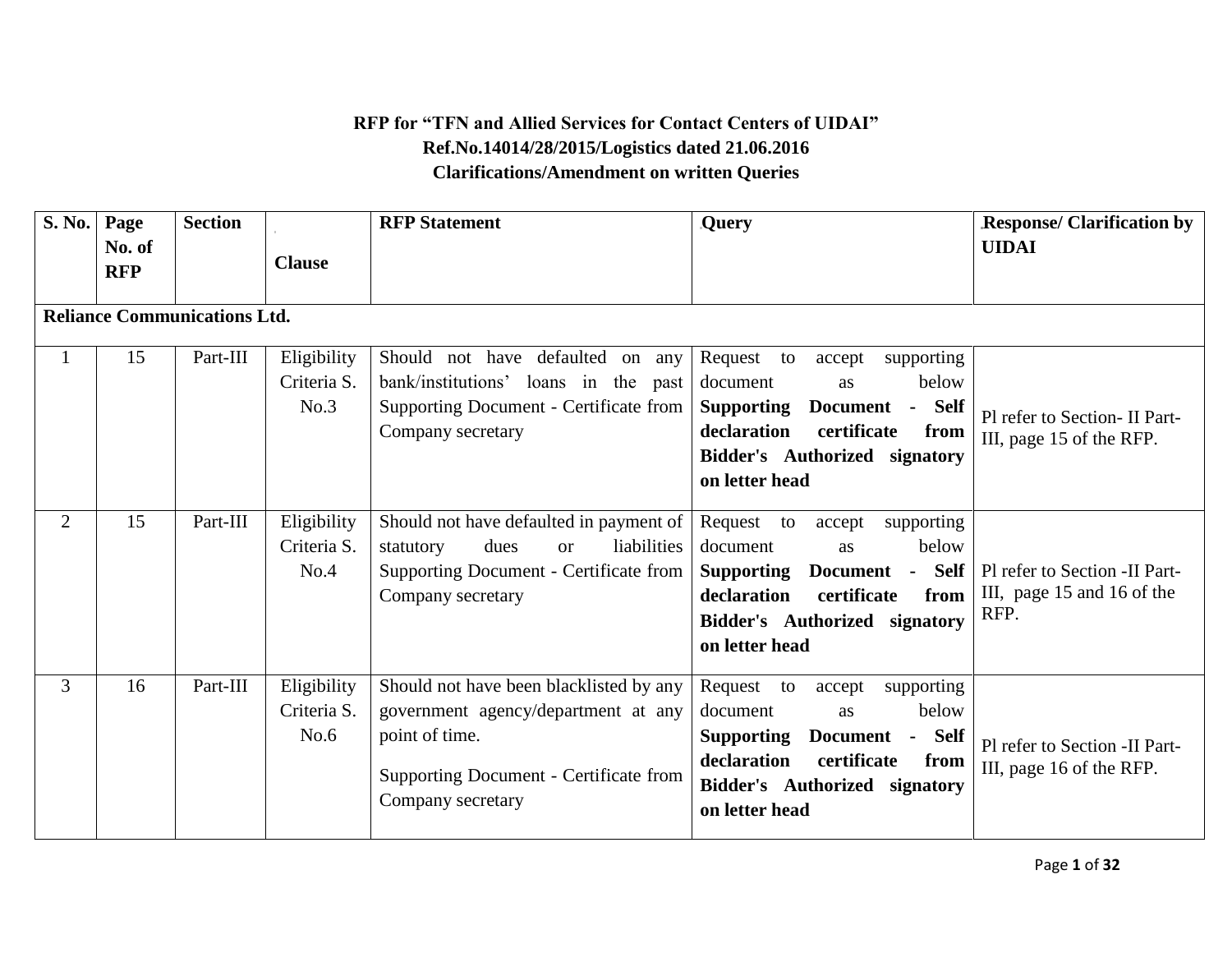|   | 16 | Part-III | Eligibility<br>Criteria          | The selected service provider has to The selected service provider has<br>provide<br>the<br>required $\vert$ to<br>certificates as per S. No, 4 & 6 from<br>auditor<br>before<br>statutory<br>signing of contract agreement.                                                      | provide<br>the<br>required<br>certificates as per S. No, $4 \& 6$<br>from Authorised Signatory of the<br>before<br>company<br>signing of<br>contract agreement.                                                                                                                                                                 | Pl refer to Section- II Part-<br>III, page 16 of the RFP.                                                                                                                                                                                 |
|---|----|----------|----------------------------------|-----------------------------------------------------------------------------------------------------------------------------------------------------------------------------------------------------------------------------------------------------------------------------------|---------------------------------------------------------------------------------------------------------------------------------------------------------------------------------------------------------------------------------------------------------------------------------------------------------------------------------|-------------------------------------------------------------------------------------------------------------------------------------------------------------------------------------------------------------------------------------------|
| 5 | 44 | 6.1      | Payment<br>for<br>Services       | (c) The Purchaser shall make the<br>payment within 45 days of receiving the<br>invoice from the Service Provider.                                                                                                                                                                 | (c) The Purchaser shall make the<br>payment within $30$ days of<br>receiving the invoice from the<br>Service Provider.                                                                                                                                                                                                          | Pl refer to Section -IV<br>clause $6.1$ , page 44 of the<br>RFP.                                                                                                                                                                          |
| 6 | 20 | 3.1      | Purpose<br>And<br>Backgroun<br>d | The selected Telecom Service Provider<br>has to provide PRI connectivities to<br>both main & DR Data centers for<br>inbound calls and 3 locations of contact<br>centre partners for outbound calls and<br>the locations may be shifted from one<br>location to other, if required | Please clarify if the locations will<br>be shifted among the provided<br>partner contact centre locations<br>only. If not then please provide the<br>address of the locations where they<br>may be shifted. Please also clarify<br>the number of PRI links to be<br>provided at DC, DR and contact<br>center partner locations. | Pl refer to Section III Part-I,<br>3.1, page 20<br>read with 3.2.2, page 22 of<br>the RFP.<br>It is the responsibility of the<br>selected TSP to provide<br>adequate numbers of PRI<br>lines<br><b>SLA</b><br>to<br>meet<br>requirements. |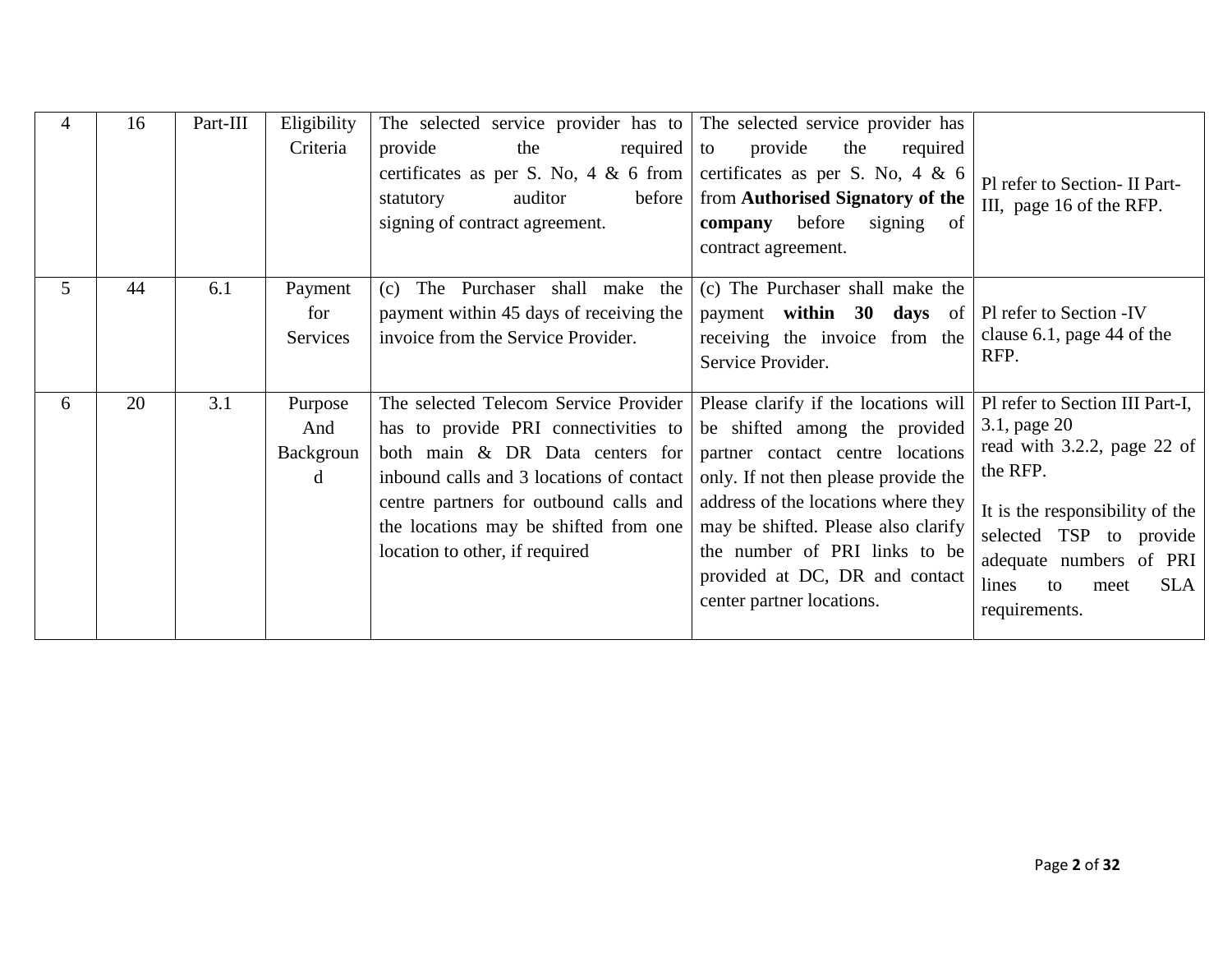|   | 24 | Part-II | Service   | For Toll Free phone service provided to   | a) Please clarify if 99.5% uptime   | a)For Toll<br>Free<br>phone                                 |
|---|----|---------|-----------|-------------------------------------------|-------------------------------------|-------------------------------------------------------------|
|   |    |         | Level     | stakeholders,<br>the<br>selected service  | SLA is considering uptime at both   | service<br>provided<br>to                                   |
|   |    |         | Agreement | provider will ensure that on an average,  | DC and DR or on per location        | stakeholders, the selected                                  |
|   |    |         | (SLA)     | the service is available on the for use   | basis as in case of disruption of   | service provider will ensure                                |
|   |    |         |           | 99.50% of each Calendar Month             | services in DC, we can overflow     | that on an average, the                                     |
|   |    |         |           | ("Average"<br>Monthly<br>Network          | the calls to DR without impacting   | service is available for use                                |
|   |    |         |           | Availability"). For purposes of this,     | the service as is the general       | 99.50% of each Calendar                                     |
|   |    |         |           | Average Monthly Network Availability      | practice for DC /DR related         | Month ("Average Monthly"                                    |
|   |    |         |           | will be determined in accordance with     | services.                           | Network Availability"). For                                 |
|   |    |         |           | the following calculation                 | B) We request to cap SLA related    | purposes of this, Average                                   |
|   |    |         |           |                                           | penalty to 10%                      | Monthly<br>Network                                          |
|   |    |         |           |                                           |                                     | Availability<br>will<br>be                                  |
|   |    |         |           |                                           |                                     | determined in<br>accordance                                 |
|   |    |         |           |                                           |                                     | with<br>the<br>following                                    |
|   |    |         |           |                                           |                                     | calculation                                                 |
|   |    |         |           |                                           |                                     | (Please refer to UIDAI"s                                    |
|   |    |         |           |                                           |                                     | clarification<br>BSNL's<br>to                               |
|   |    |         |           |                                           |                                     | query no. $7)$                                              |
|   |    |         |           |                                           |                                     |                                                             |
|   |    |         |           |                                           |                                     |                                                             |
|   |    |         |           |                                           |                                     | B) Pl refer to Section III                                  |
|   |    |         |           |                                           |                                     | part-II, page 24 $& 25$ of the<br>RFP. Uptime independently |
|   |    |         |           |                                           |                                     | at DC &DR both sites                                        |
| 8 | 44 | 6.3     | Terms of  | (b) The Service Provider shall provide a  | We request to delete this clause as |                                                             |
|   |    |         | Payment   | billing system that can compute price     | Service Provided cannot provide     |                                                             |
|   |    |         |           | and penalties in real-time, accessible to | access to its billing system to     | Pl refer to Section IV part-I<br>6.3, page 44 of the RFP.   |
|   |    |         |           | <b>UIDAI.</b>                             | customers.                          |                                                             |
|   |    |         |           |                                           |                                     |                                                             |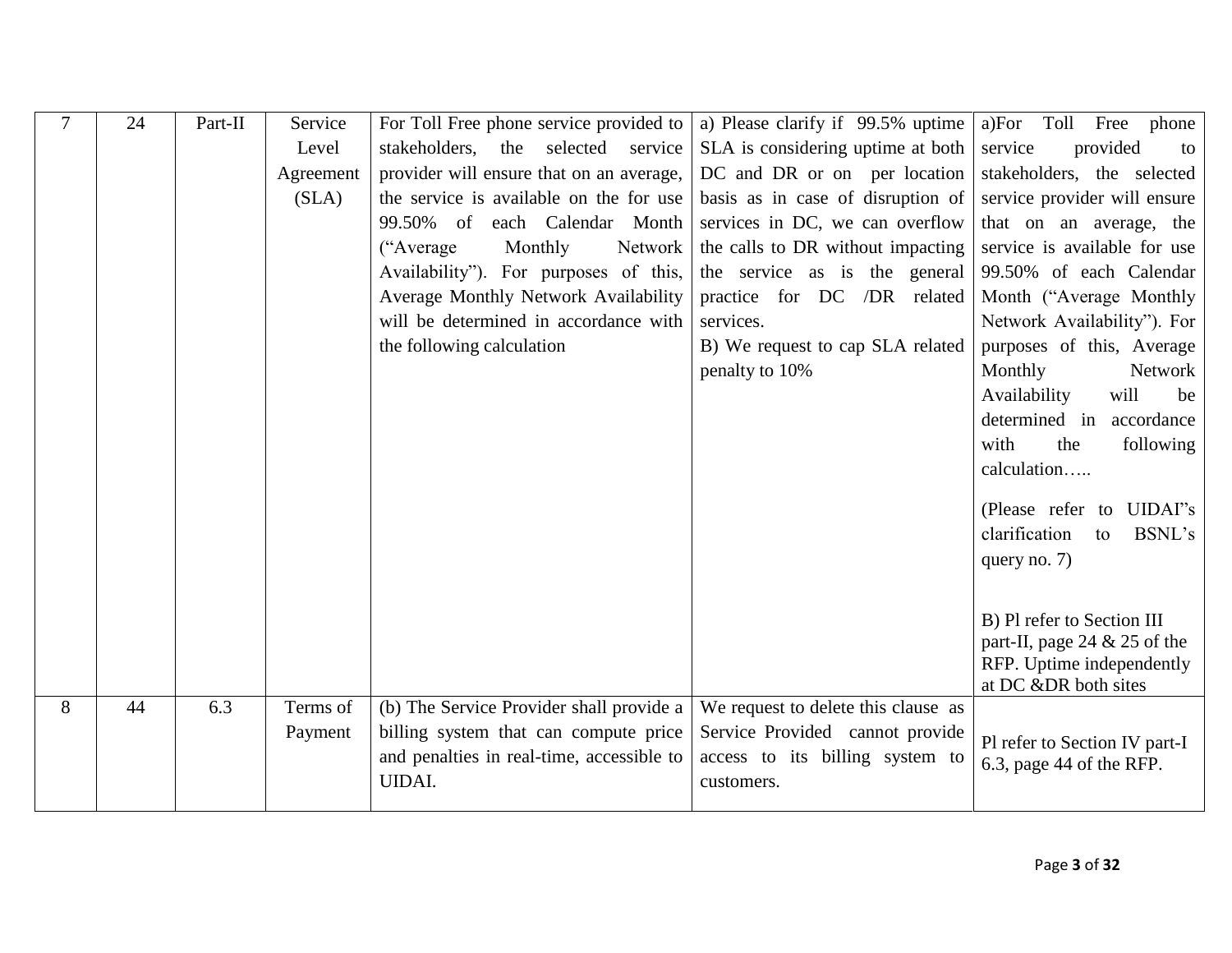| 9 | 8  | Part 1 $(i)$                          | Minutes" is defined<br>"Connect"<br>as<br>aggregated<br>minutes<br>obtained<br>connect<br>after<br>aggregating<br>individual<br>duration<br>of<br>calls<br>(inbound/outbound)<br>in seconds divided by 60.                                                                                                                                                                                                                                                                                                                    | As per industry standard billing<br>will be done in per pulse rate basis<br>$&$ not as mentioned in the tender.<br>Request to amend accordingly.                                                                    | Pl refer to Section II Part-I,<br>Definitions-(j), page 8 of<br>the RFP.                                                                     |
|---|----|---------------------------------------|-------------------------------------------------------------------------------------------------------------------------------------------------------------------------------------------------------------------------------------------------------------------------------------------------------------------------------------------------------------------------------------------------------------------------------------------------------------------------------------------------------------------------------|---------------------------------------------------------------------------------------------------------------------------------------------------------------------------------------------------------------------|----------------------------------------------------------------------------------------------------------------------------------------------|
|   |    | M/s Vodafone Mobile Services Limited. |                                                                                                                                                                                                                                                                                                                                                                                                                                                                                                                               |                                                                                                                                                                                                                     |                                                                                                                                              |
|   | 20 | 3.1                                   | The selected Telecom Service Provider<br>has to provide PRI connectivities to<br>both main & DR Data centers for<br>inbound calls and 3 locations of contact<br>centre partners for outbound calls and<br>the locations may be shifted from one<br>location to other, if required. All the<br>calls originating at PSTN for these Toll<br>Free numbers will be routed to UIDAI"s<br>main Data Center which will be<br>subsequently routed to the UIDAI"s<br>Contact Center partner for Customer<br>Care service, if required. | Are the calls made on toll free<br>1800-XYZ-1947 and short code<br>"1947" to land only on DC and DR<br>sites of UIDAI only or should be<br>routed to contact centre partners as<br>well in addition to UIDAI sites. | <b>Selected Telecom Service</b><br>Provider is to route calls to<br>DC and DR.<br>Pl refer to Section III part-I<br>3.1, page 20 of the RFP. |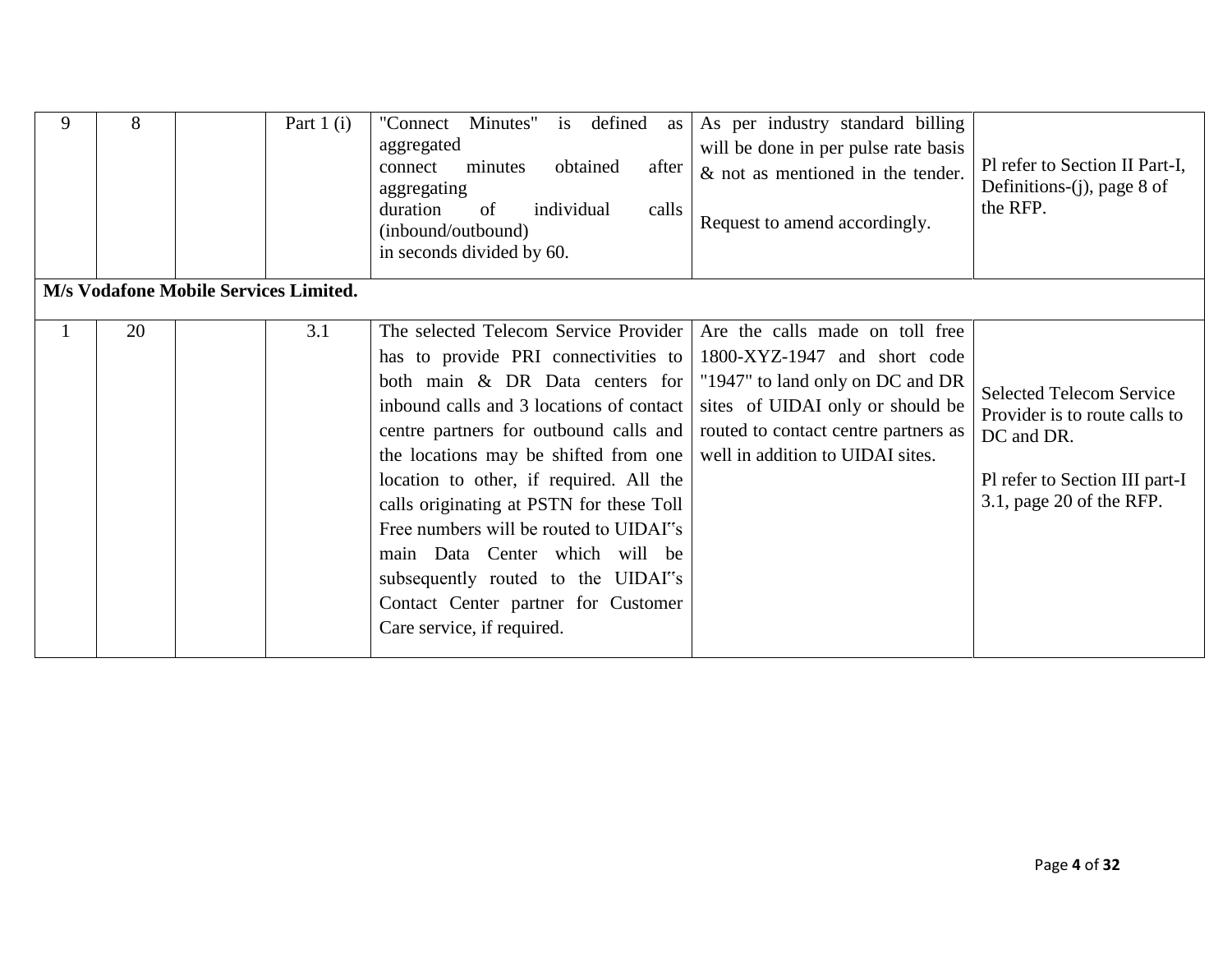| $\overline{2}$ | 20 | 3.1 | The selected Telecom Service Provider                                |                                    |                              |
|----------------|----|-----|----------------------------------------------------------------------|------------------------------------|------------------------------|
|                |    |     | has to provide PRI connectivities to How will the calls made on toll |                                    |                              |
|                |    |     | both main & DR Data centers for                                      | free<br>number<br>routed<br>be     |                              |
|                |    |     | inbound calls and 3 locations of contact                             | subsequently routed to Contact     |                              |
|                |    |     | centre partners for outbound calls and                               | centre partner sites               |                              |
|                |    |     | the locations may be shifted from one                                |                                    | Through UIDAI' ACD and       |
|                |    |     | location to other, if required. All the                              |                                    | IVRS.                        |
|                |    |     | calls originating at PSTN for these Toll                             |                                    |                              |
|                |    |     | Free numbers will be routed to UIDAI"s                               |                                    |                              |
|                |    |     | main Data Center which will be                                       |                                    |                              |
|                |    |     | subsequently routed to the UIDAI"s                                   |                                    |                              |
|                |    |     | Contact Center partner for Customer                                  |                                    |                              |
|                |    |     | Care service, if required.                                           |                                    |                              |
|                |    |     |                                                                      |                                    |                              |
|                |    |     |                                                                      |                                    |                              |
| $\overline{3}$ | 20 | 3.1 | The selected Telecom Service Provider                                | Please confirm the last mile hand- |                              |
|                |    |     | has to provide PRI connectivities to                                 | off requirement at the DC/DR for   |                              |
|                |    |     | both main & DR Data centers for                                      | delivering a PRI services.         | The Selected servic provider |
|                |    |     | inbound calls and 3 locations of contact                             |                                    | shall provide connetivity to |
|                |    |     | centre partners for outbound calls and                               |                                    | EPBAX along with all the     |
|                |    |     | the locations may be shifted from one                                |                                    | relevant<br>configurations   |
|                |    |     | location to other, if required. All the                              |                                    | details and support<br>to    |
|                |    |     | calls originating at PSTN for these Toll                             |                                    | <b>UIDAI.</b>                |
|                |    |     | Free numbers will be routed to UIDAI"s                               |                                    |                              |
|                |    |     | main Data Center which will be                                       |                                    |                              |
|                |    |     | subsequently routed to the UIDAI"s                                   |                                    |                              |
|                |    |     | Contact Center partner for Customer<br>Care service, if required.    |                                    |                              |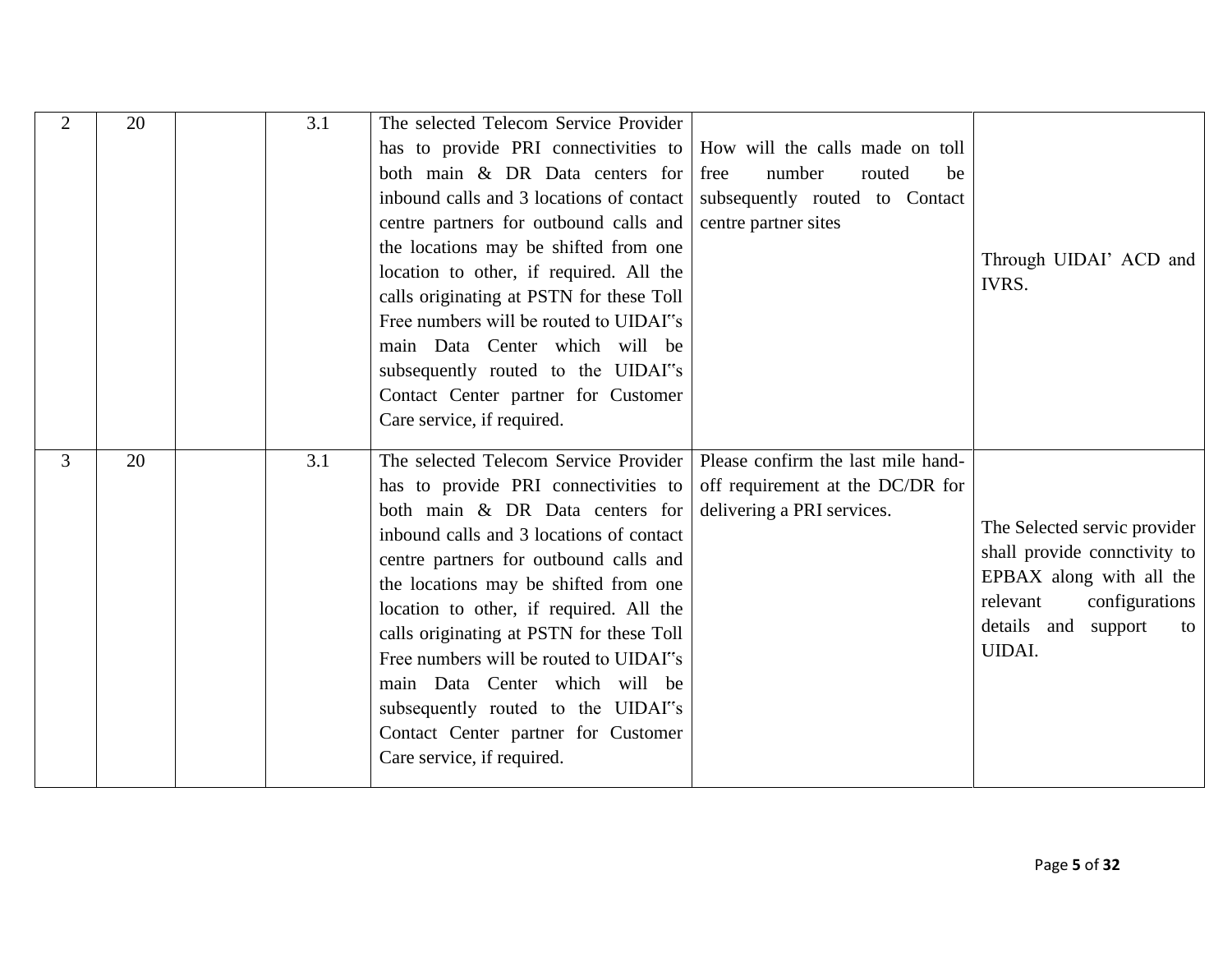| 4              | 20 | 3.1 | The selected Telecom Service Provider<br>has to provide PRI connectivities to<br>both main & DR Data centers for<br>inbound calls and 3 locations of contact<br>centre partners for outbound calls and<br>the locations may be shifted from one<br>location to other, if required. All the<br>calls originating at PSTN for these Toll<br>Free numbers will be routed to UIDAI"s<br>main Data Center which will be<br>subsequently routed to the UIDAI"s<br>Contact Center partner for Customer<br>Care service, if required. | How many PRI are required at The traffic for last $2-3$<br>UIDAI (DC and DR) and how<br>many are required at contact centre<br>partner 3 sites? If the same<br>information is not available then<br>can you please provide information<br>on the existing running PRI's for<br>TFS services and the equipment<br>capacity for PRI's. | months will be shared with<br>selected<br>Service<br>the<br>Provider. It is<br>the<br>responsibility of the selected<br>servcice<br>provider<br>to<br>provide adequate numbers<br>of PRI lines to meet SLA<br>requirements. Subsquently<br>the selected service provider<br>has to monitor and manage<br>the call trafic as per SLA<br>requirements on its own. |
|----------------|----|-----|-------------------------------------------------------------------------------------------------------------------------------------------------------------------------------------------------------------------------------------------------------------------------------------------------------------------------------------------------------------------------------------------------------------------------------------------------------------------------------------------------------------------------------|--------------------------------------------------------------------------------------------------------------------------------------------------------------------------------------------------------------------------------------------------------------------------------------------------------------------------------------|-----------------------------------------------------------------------------------------------------------------------------------------------------------------------------------------------------------------------------------------------------------------------------------------------------------------------------------------------------------------|
| 5 <sup>5</sup> | 20 | 3.1 | All the calls originating at PSTN for<br>these Toll Free numbers will be routed<br>to UIDAI"s main Data Center which<br>will be subsequently routed to the<br>UIDAI"s Contact Center partner for<br>Customer Care service, if required. In<br>case of failure of main Data centre of<br>UIDAI, calls will be routed to the DR<br>data centre.                                                                                                                                                                                 | Under what circumstances call will<br>be routed to DR: 1). All PRI at DC<br>going down 2). Call congestion<br>due to increase in call volume or<br>few of the PRI at DC going down<br>impacting service 3). Customer<br>equipment going faulty                                                                                       | UIDAI wiil inform such<br>eventuality.                                                                                                                                                                                                                                                                                                                          |
| 6              | 20 | 3.1 | All the calls originating at PSTN for<br>these Toll Free numbers will be routed<br>to UIDAI"s main Data Center which<br>will be subsequently routed to the<br>UIDAI"s Contact Center partner for<br>Customer Care service, if required. In                                                                                                                                                                                                                                                                                    | Will customer always inform us in<br>case of calls to be diverted to DR<br>or needs to happen automatically<br>in case of any of the below three<br>issues: 1). All PRI at DC going<br>down 2). Call congestion due to                                                                                                               | UIDAI wiil inform such<br>eventuality.                                                                                                                                                                                                                                                                                                                          |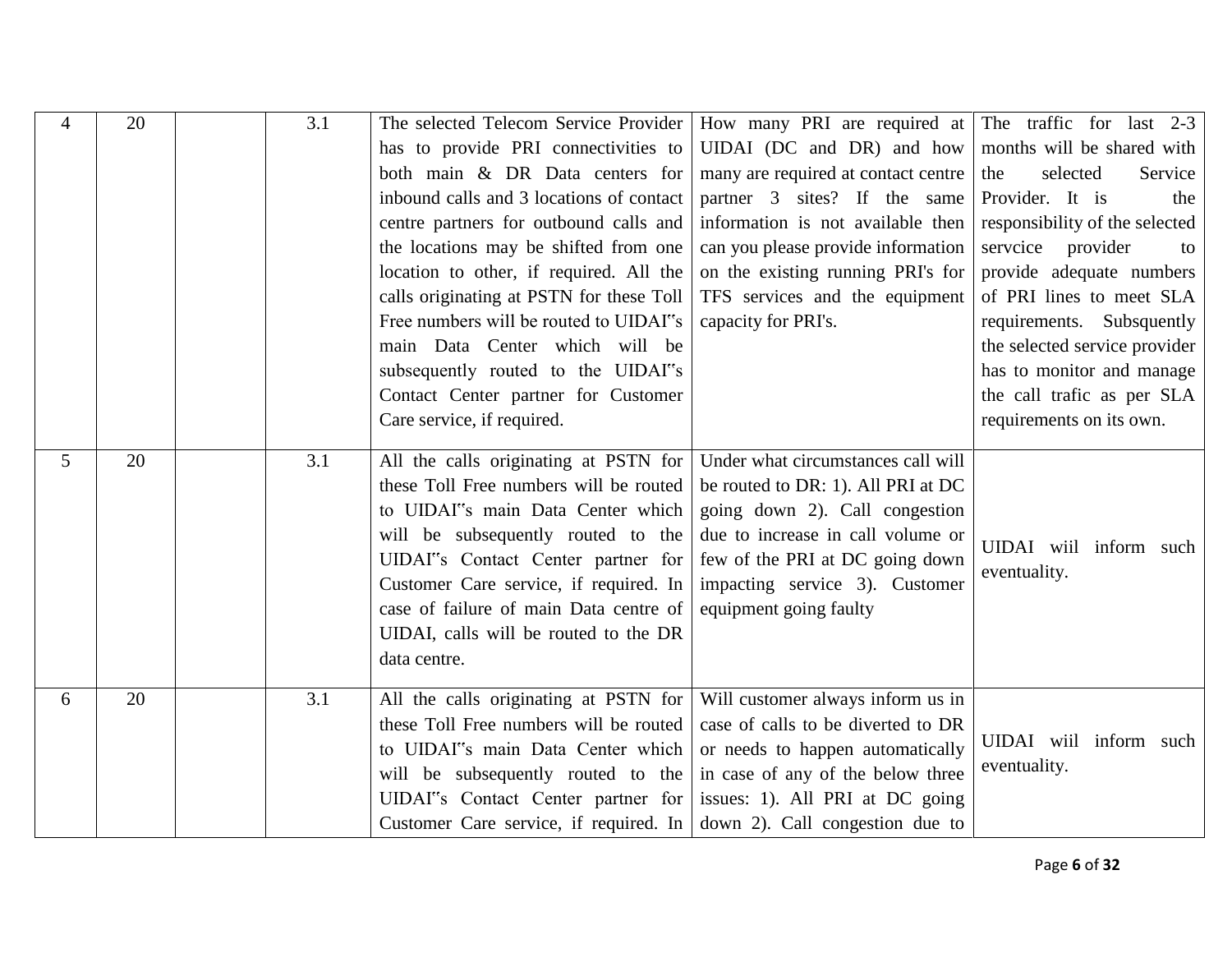|                |    |       | case of failure of main Data centre of increase in call volume or few of<br>UIDAI, calls will be routed to the DR<br>data centre.                                                                                                                                                                                                                                                                                                                                                                                                           | the PRI at DC going down<br>impacting service 3). Customer<br>equipment going faulty.                                                                                |             |
|----------------|----|-------|---------------------------------------------------------------------------------------------------------------------------------------------------------------------------------------------------------------------------------------------------------------------------------------------------------------------------------------------------------------------------------------------------------------------------------------------------------------------------------------------------------------------------------------------|----------------------------------------------------------------------------------------------------------------------------------------------------------------------|-------------|
| $\overline{7}$ | 20 | 3.1   | All the calls originating at PSTN for<br>these Toll Free numbers will be routed<br>to UIDAI"s main Data Center which<br>will be subsequently routed to the<br>UIDAI"s Contact Center partner for<br>Customer Care service, if required. In<br>case of failure of main Data centre of<br>UIDAI, calls will be routed to the DR<br>data centre.                                                                                                                                                                                               | In case customer intimates the<br>Telecom Service Provider to route<br>toll free calls to DR, what will be<br>the time frame in which calls will<br>be routed to DR? | Three hours |
| 8              | 21 | 3.2.1 | The selected service provider shall<br>provide necessary PRI lines, at no<br>charge to the purchaser, to the<br>purchaser's Data Centre location listed<br>below. DATA CENTRE ADDRESSES<br>Upcoming main Data centre Plot No.1,<br>Sector M2, IMT, Manesar, Gurgaon,<br>Haryana<br>122050<br>DR Data centre CA Site, No-1, NTI<br>Layout, Rajiv Gandhi Nagar, Tata<br>Nagar Entrance, Kodigehalli, Bangalore<br>560092<br>The selected service provider shall<br>provide the required PRI connectivities<br>UIDAI"s Main and Disaster<br>to | Is the toll free number service or<br>1947 short service needs to be<br>made available on any other site<br>other than Manesar DC and<br><b>Bangalore DR?</b>        | No.         |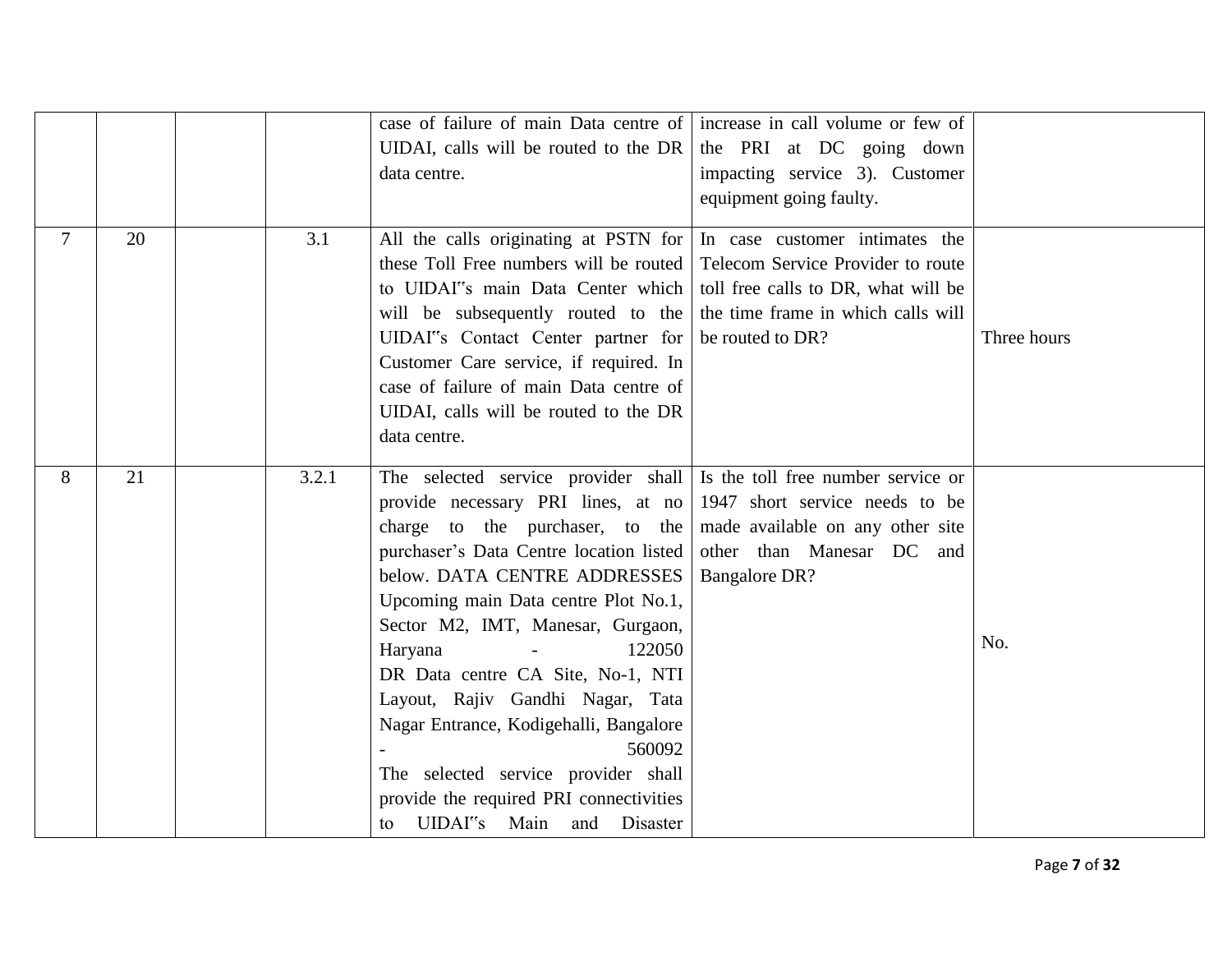|    |    |       | Recovery Data Center.                                                                                                                                                                                                                                                                                                                                                                                                  |                                                                                                                                                                                                                                                         |                                                                                                                                                                      |
|----|----|-------|------------------------------------------------------------------------------------------------------------------------------------------------------------------------------------------------------------------------------------------------------------------------------------------------------------------------------------------------------------------------------------------------------------------------|---------------------------------------------------------------------------------------------------------------------------------------------------------------------------------------------------------------------------------------------------------|----------------------------------------------------------------------------------------------------------------------------------------------------------------------|
| 9  | 21 | 3.2   | The selected service provider shall<br>provide necessary PRI lines, at no<br>charge to the purchaser, to the<br>purchaser's Data Centre location listed<br>below.                                                                                                                                                                                                                                                      | Please clarify if Service Provider<br>will provide connectivity till the<br>Meet-me-room at the Data Centre<br>or till the customer rack at the<br>same premises. If till the rack then<br>please provide the rack details.                             | The Selected servic provider<br>shall provide connctivity to<br>EPBAX along with all the<br>relevant<br>configurations<br>details and support<br>to<br><b>UIDAI.</b> |
| 10 | 22 | 3.3   | The selected service provider shall<br>Toll Free<br>provide<br>basic<br>$(Non-$<br>Dedicated) Services, Dedicated Services<br>and two-way services (Inbound $\&$<br>Outbound)                                                                                                                                                                                                                                          | Please clarify on the Non-<br>dedicated & dedicated services<br>expectation. Kindly share the<br>current CALL-FLOW schematic<br>network diagram from a UIDAI<br>TFS dialer to UIDAI DC/DR and<br>further treatment of the call by<br>call-center agent. | Pl refer to Section III Part-I,<br>3.3, page 22 of the RFP.<br>Pl refer to Section III Part-I,<br>3.1, page 20 of the RFP for<br>call flow.                          |
| 11 | 23 | 3.4.1 | 3.4.1 PERFORMANCE REPORTS: -<br>Electronic reports must be provided by<br>the selected service provider on daily,<br>weekly and monthly basis, regarding<br>services provided to the Purchase,<br>preferably online through a web portal<br>downloadable report format<br>with<br>(Excel, Word, PDF, etc.). The reports<br>containing the information may be<br>discussed later with the selected service<br>provider. | detailed<br>Please<br>share<br>the<br>parameter's which needs to be<br>captured<br>Performance<br>under<br>reports. Also, if possible then<br>please share the sample template<br>for providing the Performance<br>report.                              | This will be shared with the<br>selected service provider.                                                                                                           |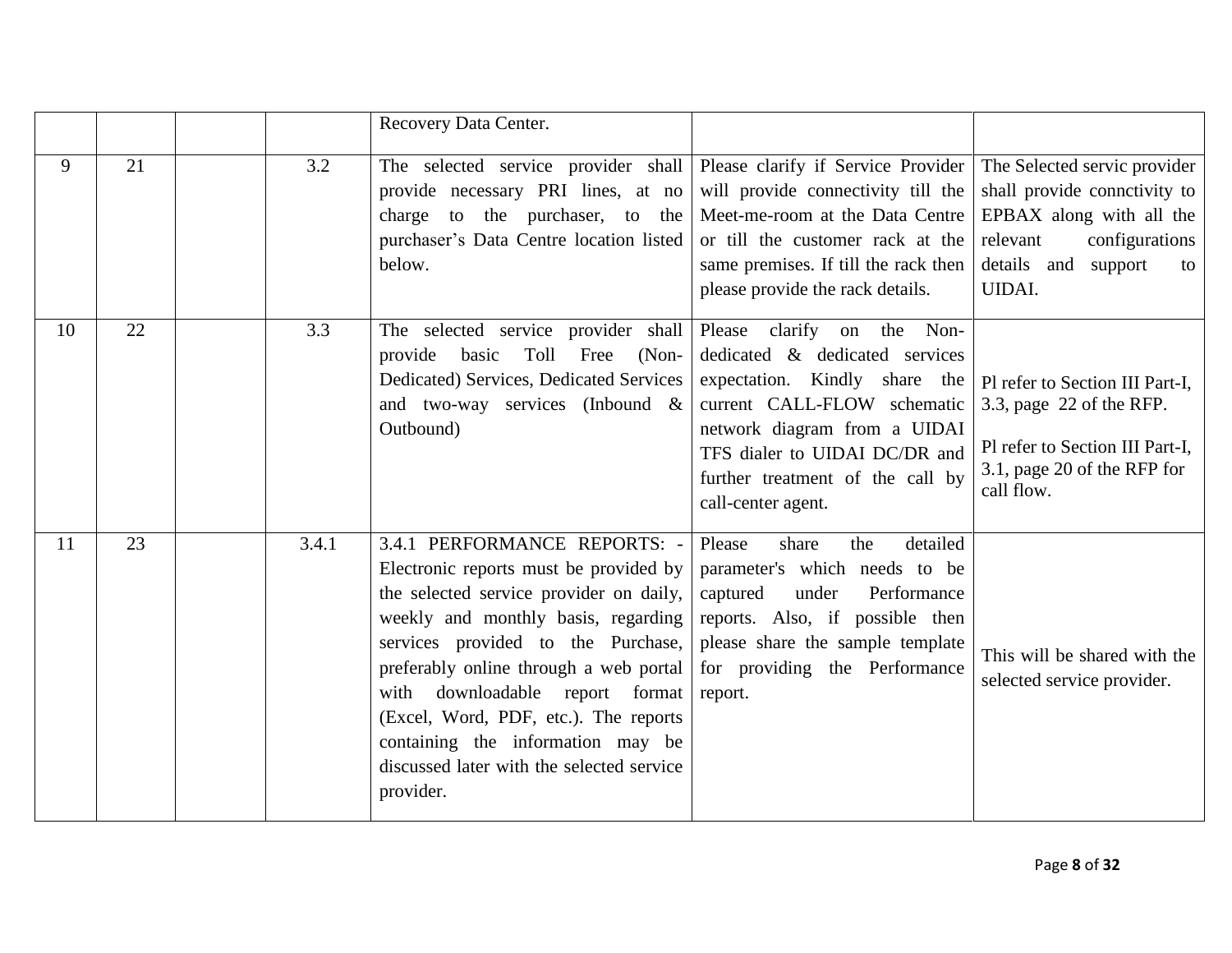| 12 | 26               | B1   | The service provider shall begin<br>carrying out the Inbound services not                                                                                                       | Request the delivery timelines to<br>be extended to 56 days as well for                                                                                                                                                                                                                           |                                                                  |
|----|------------------|------|---------------------------------------------------------------------------------------------------------------------------------------------------------------------------------|---------------------------------------------------------------------------------------------------------------------------------------------------------------------------------------------------------------------------------------------------------------------------------------------------|------------------------------------------------------------------|
|    |                  |      | later than 28 days after signing of<br>contract                                                                                                                                 | $DC \& DR.$ Since it requires<br>approval for various municipal<br>authorities for digging and laying<br>the fiber and moreover due to the<br>monsoon season permission for<br>digging and laying up the fiber<br>upto $DC \& DR$ will solely<br>dependent on the respective<br>Municipal bodies. | Pl refer to Section III Part-II<br>(B1), page 26 of the RFP.     |
| 13 | 26               | B1   | Increase in the number of PRI after<br>receiving formal intimation (Within 7<br>days)                                                                                           | Request the delivery timelines to<br>be extended to 21 days.                                                                                                                                                                                                                                      | Pl refer to Section III Part-II<br>$(B1)$ , page 26 of the RFP.  |
| 14 | 27               | 1.10 | "Connect Minutes" means aggregated<br>obtained<br>after<br>minutes<br>connect<br>aggregating duration of individual calls<br>(inbound/outbound) in seconds divided<br>by $60$ . | Can the billing be done on basis<br>individual incoming and outgoing<br>calls rather that after aggregating<br>duration of individual calls<br>(inbound/outbound) in seconds<br>divided by 60.                                                                                                    | Pl refer to Section IV, Part-<br>I, $(C)$ page 27 of the RFP.    |
| 15 | General<br>Query |      |                                                                                                                                                                                 | Please share the call flow for the<br>existing toll-free set-up.                                                                                                                                                                                                                                  | Pl refer to Section III, Part-<br>I, $3.1$ , page 20 of the RFP. |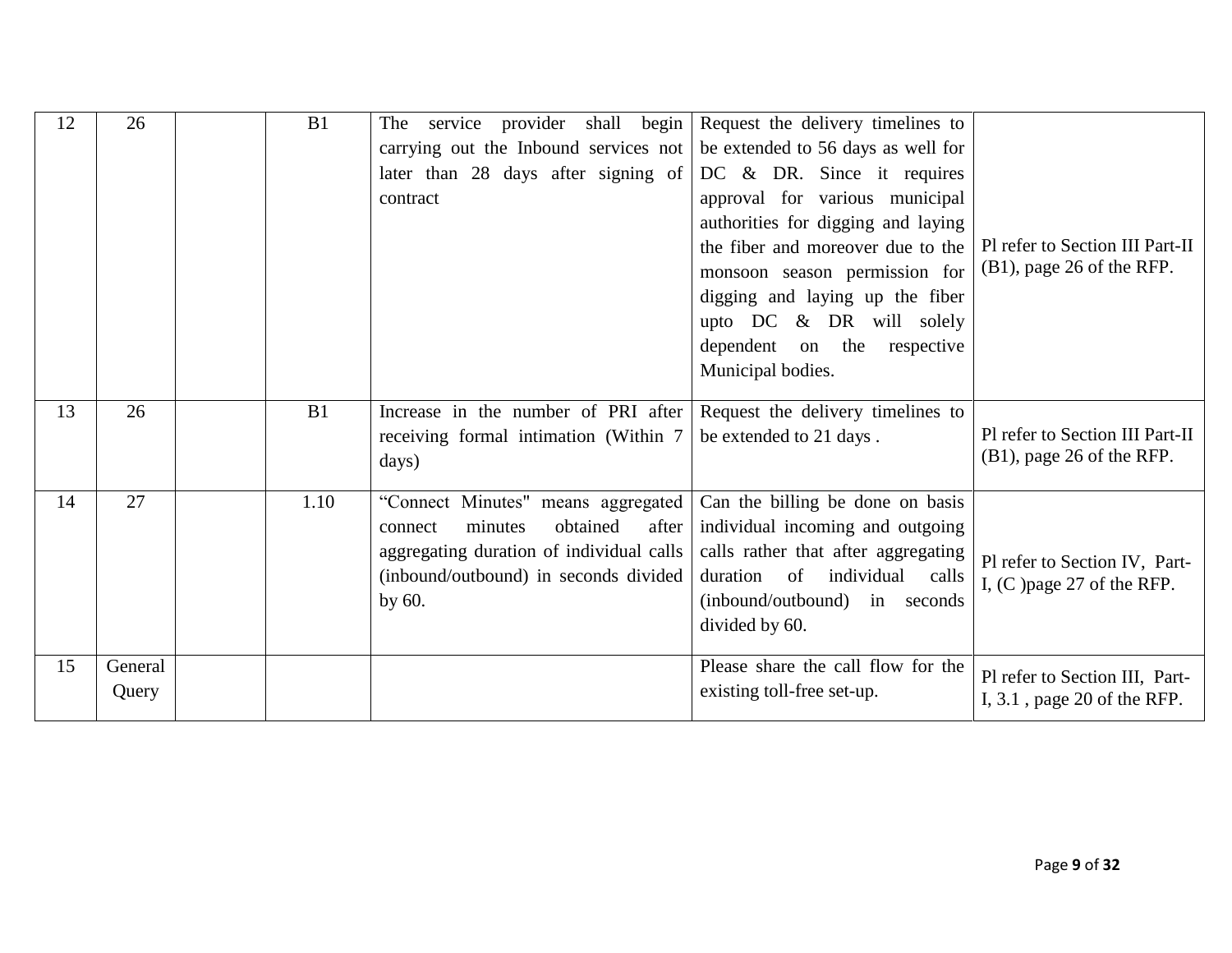| 16 | 22 | 3.3        | Impacted Service-<br>can be further<br>clarified<br>as, if a one or more<br>commissioned PRIs are down or the<br>service is unavailable to these resulting<br>in congestion in the toll being available<br>then this non availability of PRI(s) will<br>"impacted"<br>deemed<br>be<br>as<br>not<br>service" free number or call drops then<br>it will deemed as "impacted service"<br>however, if no service is impacted i.e.<br>no call drops or congestion in the toll<br>free number in the event of one or more<br>PRIs not | Services will be impacted only<br>when one of the PRI goes down<br>and causing call Congestion.<br>However, call congestion due to<br>the sudden rise in call volume<br>shouldn't<br>considered<br>be<br>as<br>impacted Services. Please confirm. | Impacted service<br>All events<br>$\sum_{i=1}^{n} \Bigl\{ \frac{\text{No. of PRIs down}}{\text{Total no. of PRIs commissioneed}} \Bigr\}$<br>$-\frac{1}{3}$ X Downtime of each PRI<br>It is elaborated by the<br>following example:<br>Number of PRIs installed by<br>service provider=50<br>No. of PRIs down=5<br>Down<br>time<br>of<br>each<br>PRIs=5000 minute<br>Impacted<br>service= $(5/50)x5000=500$ |
|----|----|------------|---------------------------------------------------------------------------------------------------------------------------------------------------------------------------------------------------------------------------------------------------------------------------------------------------------------------------------------------------------------------------------------------------------------------------------------------------------------------------------------------------------------------------------|---------------------------------------------------------------------------------------------------------------------------------------------------------------------------------------------------------------------------------------------------|-------------------------------------------------------------------------------------------------------------------------------------------------------------------------------------------------------------------------------------------------------------------------------------------------------------------------------------------------------------------------------------------------------------|
| 17 | 21 | 3.2        | <b>General Requirement:-</b><br>Upcoming main Data centre Plot No.1,<br>Sector M2, IMT, Manesar, Gurgaon,<br>Haryana - 122050                                                                                                                                                                                                                                                                                                                                                                                                   | Please confirm, initially do we<br>need to provide the Services at<br>some other location as Data Center<br>Address suggest that it's a<br>upcoming Data Center. Please<br>confirm                                                                | minuts<br>Data Centre at Plot No.1,<br>Sector M2, IMT, Manesar,<br>Gurgaon, Haryana - 122050                                                                                                                                                                                                                                                                                                                |
| 18 | 25 | <b>SLA</b> | In the event that, for a particular<br>Calendar Month, Average Monthly<br>Availability falls below<br>Network<br>99.95% below are the penalty slabs:                                                                                                                                                                                                                                                                                                                                                                            | Please confirm<br><b>SLA</b><br>the<br>on<br>requirement, is it 99.50 % uptime<br>or 99.95 % Uptime ?                                                                                                                                             | In the event that, for a<br>particular Calendar Month,<br><b>Average Monthly Network</b><br>Availability falls below<br>99.50% below are the<br>penalty slabs mentioned in                                                                                                                                                                                                                                  |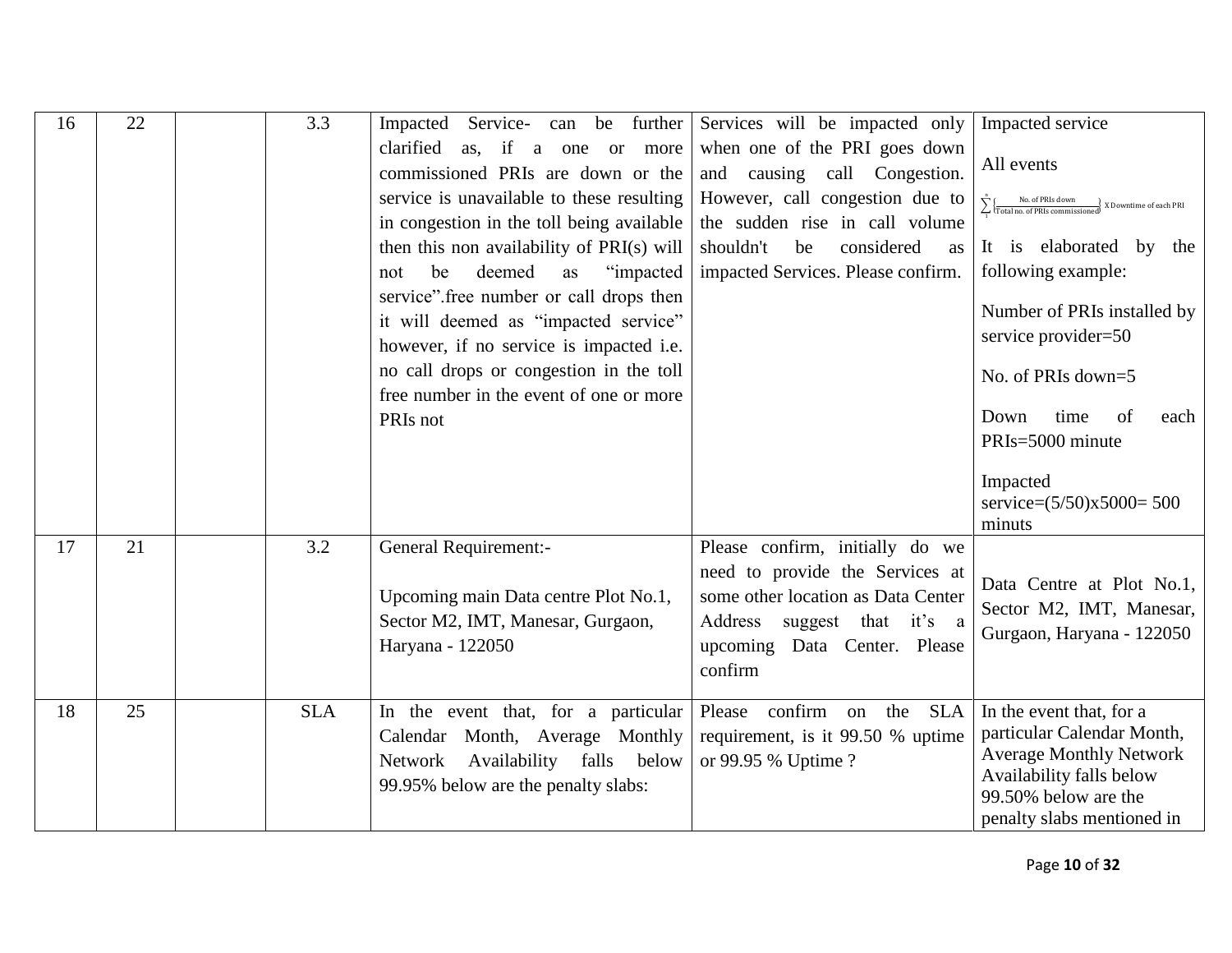|    |    |          |                                                                |                                                                                                                                                                                                                    |                                                                                                                                                                                                                                                                                                                                                                         | the table mentioned in<br>Section III Part-II, SLA<br>page 25 of the RFP. |
|----|----|----------|----------------------------------------------------------------|--------------------------------------------------------------------------------------------------------------------------------------------------------------------------------------------------------------------|-------------------------------------------------------------------------------------------------------------------------------------------------------------------------------------------------------------------------------------------------------------------------------------------------------------------------------------------------------------------------|---------------------------------------------------------------------------|
| 19 | 15 | Part-III | Eligibility<br>Criteria                                        | Clause no. 3, 4, $\&$ 6 of the eligibility<br>criteria                                                                                                                                                             | We request the department to<br>please consider the certificates<br>getting signed from Authorized<br>signatory rather than Company<br>Secretary.                                                                                                                                                                                                                       | Pl refer to Section II Part-<br>III, page 15-16 of the RFP.               |
| 20 | 9  | Sec-II   | Instructions<br>to<br>bidders, 1.1<br>2(Tenure<br>of contract) | This clause states UIDAI reserves the<br>right to terminate the contract without<br>prejudice or liability to the Bidder,<br>during period and/or tenure of contract.                                              | Contract can be terminated only in<br>case of material breach by a party<br>after giving a prior written notice,<br>which a breaching party fails to<br>cure within the reasonable notice<br>period.<br>Also the clause fails to address the<br>concern where the default is due<br>reasons attributable to UIDAI.                                                      | Pl refer to Section II, Part-I,<br>1.12 page 9 of the RFP.                |
| 21 | 32 | Sec-IV   | (General<br>and Special<br>Conditions<br>of<br>Contract)       | This clause states if the Bidder fails to<br>provide the services within the specified<br>period of time, in accordance with the<br>scope of work of this RFP, UIDAI may<br>declare this contract as null and void | A contract can be declared as null<br>and void only in case of material<br>breach by a party and by issuing a<br>prior written notice to the<br>breaching party, which a breaching<br>party does not cure within the<br>reasonable<br>notice<br>period.<br>Also the clause fails to address the<br>concern when the services not<br>provided within specified period of | Pl refer to Section IV, Part-<br>I, $2.2$ (a) page 32 of the<br>RFP.      |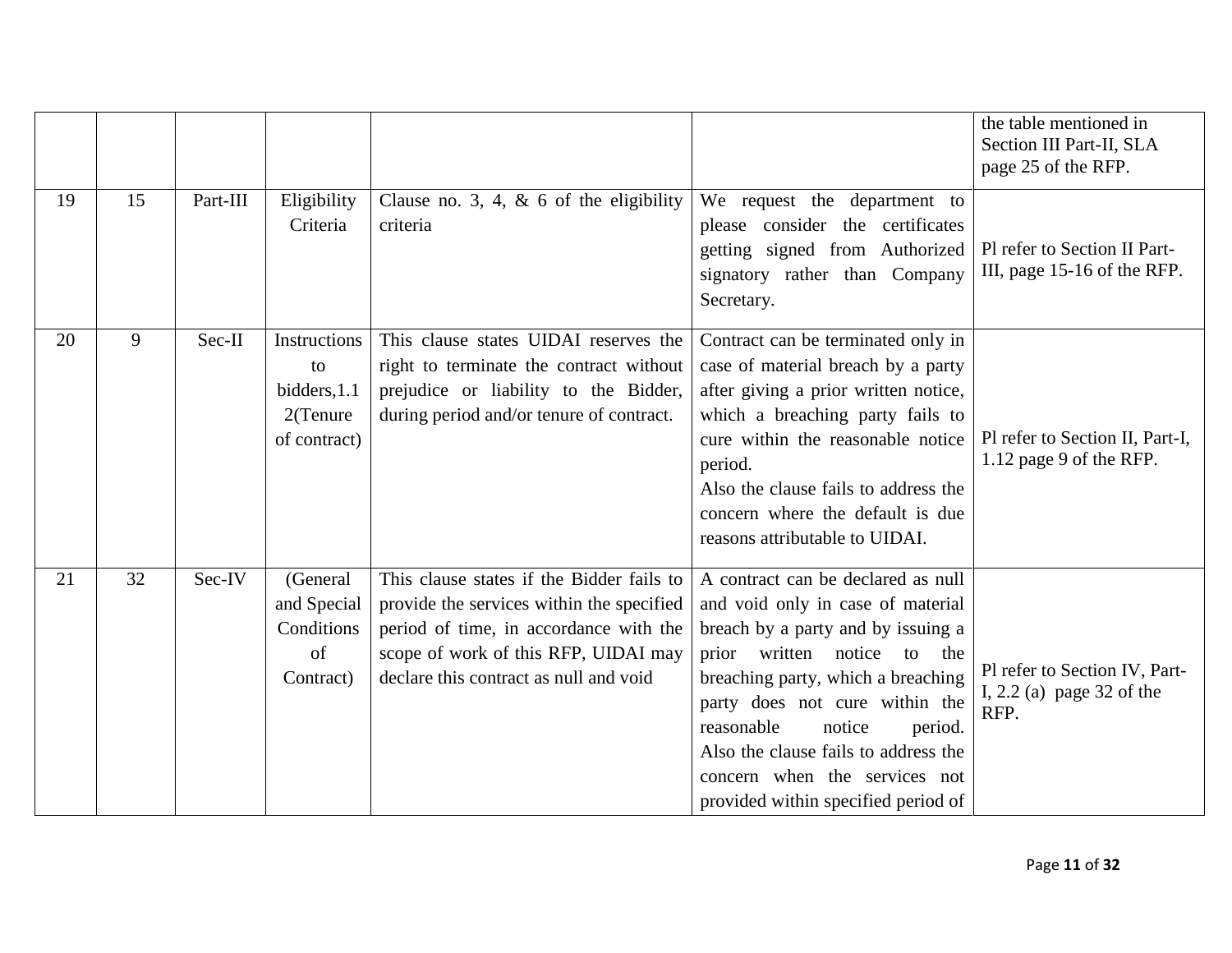|    |    |        |                                                          |                                                                                                                                                                                                                              | time due to reasons attributable to<br><b>UIDAI.</b>                                                                                                                                                                                                                                                                                                                                                                                                   |                                                                      |
|----|----|--------|----------------------------------------------------------|------------------------------------------------------------------------------------------------------------------------------------------------------------------------------------------------------------------------------|--------------------------------------------------------------------------------------------------------------------------------------------------------------------------------------------------------------------------------------------------------------------------------------------------------------------------------------------------------------------------------------------------------------------------------------------------------|----------------------------------------------------------------------|
| 22 | 32 | Sec-IV | (General<br>and Special<br>Conditions<br>of<br>Contract) | This clause states UIDAI, reserves the<br>right to terminate the contract without<br>assigning any reason to the Bidder.                                                                                                     | A contract can be terminated in<br>case of material breach only and<br>by issuing a prior written notice to<br>the breaching party, which a<br>breaching party fails to cure within<br>reasonable notice period.<br>the<br>Also termination of contract for<br>should<br>be<br>convenience<br>only<br>allowed after a minimum period of<br>time/Lock-in Period (to equate the<br>initial investment expenses) and/or<br>after payment of exit charges. | Pl refer to Section IV, Part-<br>I, $2.2$ (b) page 32 of the<br>RFP. |
| 23 | 35 | Sec-IV | (General<br>and Special<br>Conditions<br>of<br>Contract) | This<br>clause states<br>Purchaser<br>may<br>terminate the contract by providing a 30<br>days written notice to the Bidder, in<br>case the Bidder becomes insolvent or<br>goes into liquidation, compulsory or<br>otherwise. | Contract can be terminated by<br>either of the parties if the other<br>party becomes bankrupt, insolvent<br>or goes into liquidation in<br>compulsion or otherwise.                                                                                                                                                                                                                                                                                    | Pl refer to Section IV Part-I,<br>2.9 page 35 of the RFP.            |
| 24 | 36 | Sec-IV | (General<br>and Special<br>Conditions<br>of<br>Contract) | This clause states UIDAI reserves the<br>right to terminate the contract by<br>providing a 30 days written notice to the<br>Bidder, if the Bidder fails to comply<br>with the final decision of arbitration<br>proceeding.   | In case of any dispute between the<br>parties, it is suggested that the<br>should<br>parties<br>resolve<br>their<br>disputes either amicably or by<br>courts rather than going<br>for<br>arbitration proceeding, on<br>the                                                                                                                                                                                                                             | Pl refer to Section IV Part-I,<br>2.9 page 36 of the RFP.            |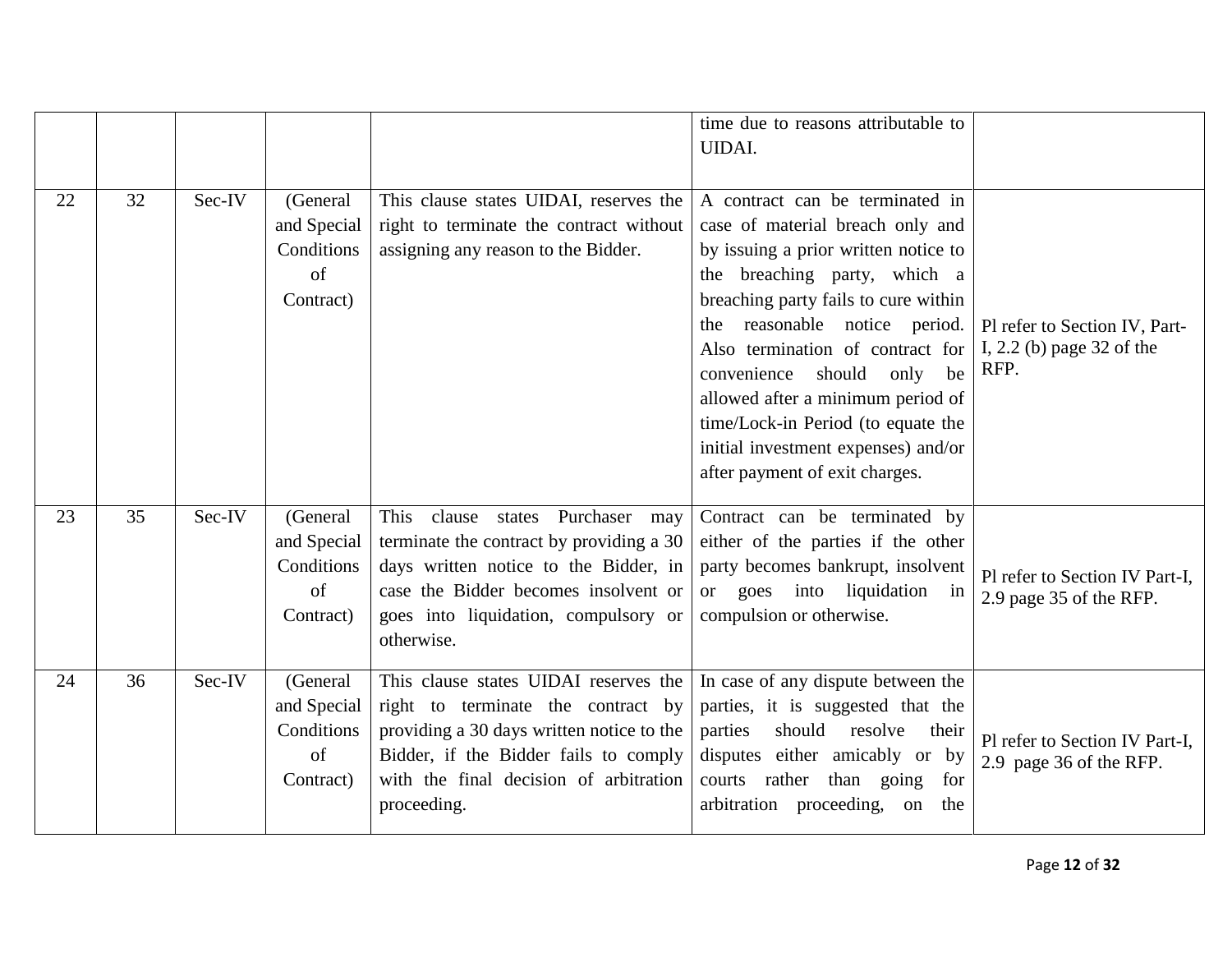|    |    |        |                                                          |                                                                                                                                                               | reasoning<br>after<br>that<br>arbitration<br>of<br>pronouncement<br>award also there is scope of<br>Appeal to court in the Indian<br>Arbitration Act and it makes the<br>whole<br>process<br>time<br>more<br>consuming since, then the Lis gets<br>resolved finally by Court order.                                                   |                                                                                    |
|----|----|--------|----------------------------------------------------------|---------------------------------------------------------------------------------------------------------------------------------------------------------------|---------------------------------------------------------------------------------------------------------------------------------------------------------------------------------------------------------------------------------------------------------------------------------------------------------------------------------------|------------------------------------------------------------------------------------|
| 25 | 36 | Sec-IV | (General<br>and Special<br>Conditions<br>of<br>Contract) | This clause states UIDAI may terminate<br>the contract in its own discretion and for<br>any reason whatsoever, by giving a<br>notice of 30 days to the Bidder | A contract can be terminated only<br>in case of material breach by a<br>party after giving a prior written<br>notice, which a breaching party<br>fails to cure the defect within the<br>notice<br>reasonable<br>period.<br>Also the clause fails to address the<br>concern where the default is due<br>reasons attributable to UIDAI. | Pl refer to Part-I, 2.9<br>Section IV, page 36 of<br>the RFP.                      |
| 26 | 39 | Sec-IV | (General<br>and Special<br>Conditions<br>of<br>Contract) | This clause states Bidder shall be liable<br>to protect information shared by the<br>Purchaser under this contract                                            | information<br>Both<br>the<br>party's<br>should be protected under the<br>contract.                                                                                                                                                                                                                                                   | Pl refer to Section IV, Part-<br>I, 3.3, 3.4 & 3.10, page 39<br>$&$ 41 of the RFP. |
| 27 | 39 | Sec-IV | (General<br>and Special<br>Conditions<br>of              | Bidder and the personnel shall not at<br>any time communicate to any person or<br>entity any confidential information<br>acquired, stored and received from   | This clause of "Confidentiality"<br>should be made mutual between<br>the parties in order to safeguard the<br>confidential information of UIDAI                                                                                                                                                                                       | Pl refer to Section IV, Part-<br>I, 3.3, 3.4 & 3.10, page 39<br>$&$ 41 of the RFP. |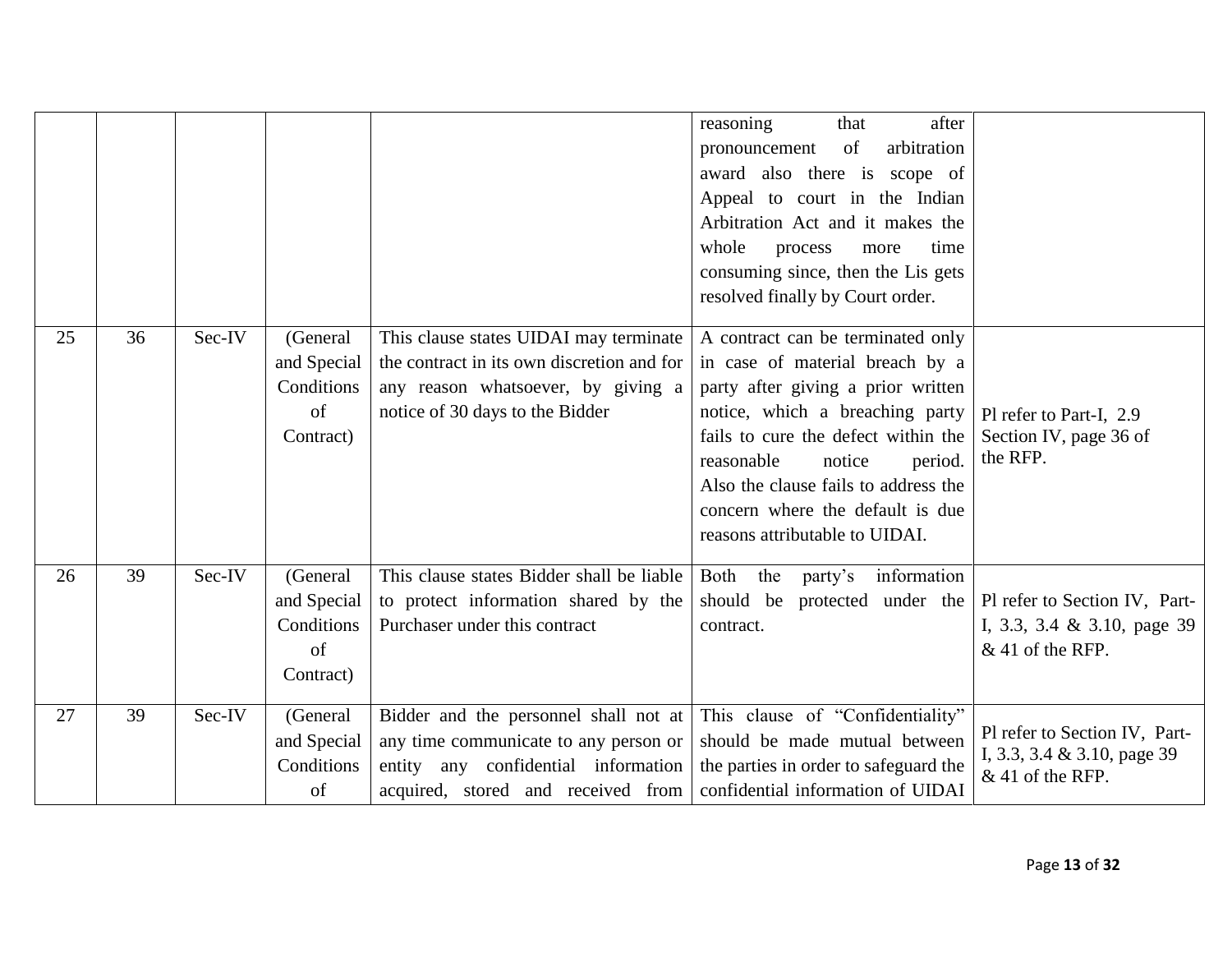|    |    |        | Contract)                                                | UIDAI in the course of this contract.                                                                                                                                                        | along with Bidder.                                                                                                                                                                                                                                                                                                                                                                                                                                                             |                                                                                       |
|----|----|--------|----------------------------------------------------------|----------------------------------------------------------------------------------------------------------------------------------------------------------------------------------------------|--------------------------------------------------------------------------------------------------------------------------------------------------------------------------------------------------------------------------------------------------------------------------------------------------------------------------------------------------------------------------------------------------------------------------------------------------------------------------------|---------------------------------------------------------------------------------------|
| 28 | 40 | Sec-IV | (General<br>and Special<br>Conditions<br>of<br>Contract) | This clause states Bidder shall not be<br>permitted to subcontract any part of its<br>obligations, duties, or responsibilities<br>under this contract without the prior<br>written approval. | It is suggested that Bidder should<br>be allowed to subcontract any part<br>of its obligations, duties or<br>responsibilities under this contract<br>its Group<br>Company<br>by<br>to<br>intimating<br>the<br>to the<br>same<br>Purchaser<br>for<br>the<br>better<br>services.<br>provisioning<br>of<br>Necessary safeguard<br>will<br>be<br>provided to the Purchaser by<br>ensuring that rights and obligations<br>are assigned to an entity of sound<br>financial standing. | Pl refer to Section IV, Part-<br>I, 3.7, page 40 of the RFP.                          |
| 29 | 41 | Sec-IV | (General<br>and Special<br>Conditions<br>of<br>Contract) | This clause states Bidder shall be under<br>the obligation of securing the data<br>shared by Purchaser during the period of<br>contract.                                                     | Information shared by Bidder with<br>the Purchaser should also be<br>protected under this contract                                                                                                                                                                                                                                                                                                                                                                             | Pl refer to Section IV, Part-<br>I, 3.3, 3.4, 3.9 & 3.10, page<br>39 & 41 of the RFP. |
| 30 | 41 | Sec-IV | (General<br>and Special<br>Conditions<br>of<br>Contract) | This clause states Bidder shall not be<br>allowed to use the information, name or<br>the logo of the Purchaser.                                                                              | confidential<br>information,<br>Any<br>name or logo of Bidder should also<br>be not allowed to be used by the<br>Purchaser without obtaining prior<br>written consent from the Bidder                                                                                                                                                                                                                                                                                          | Pl refer to Section IV, Part-<br>I, 3.10 (b), page 41 of the<br>RFP.                  |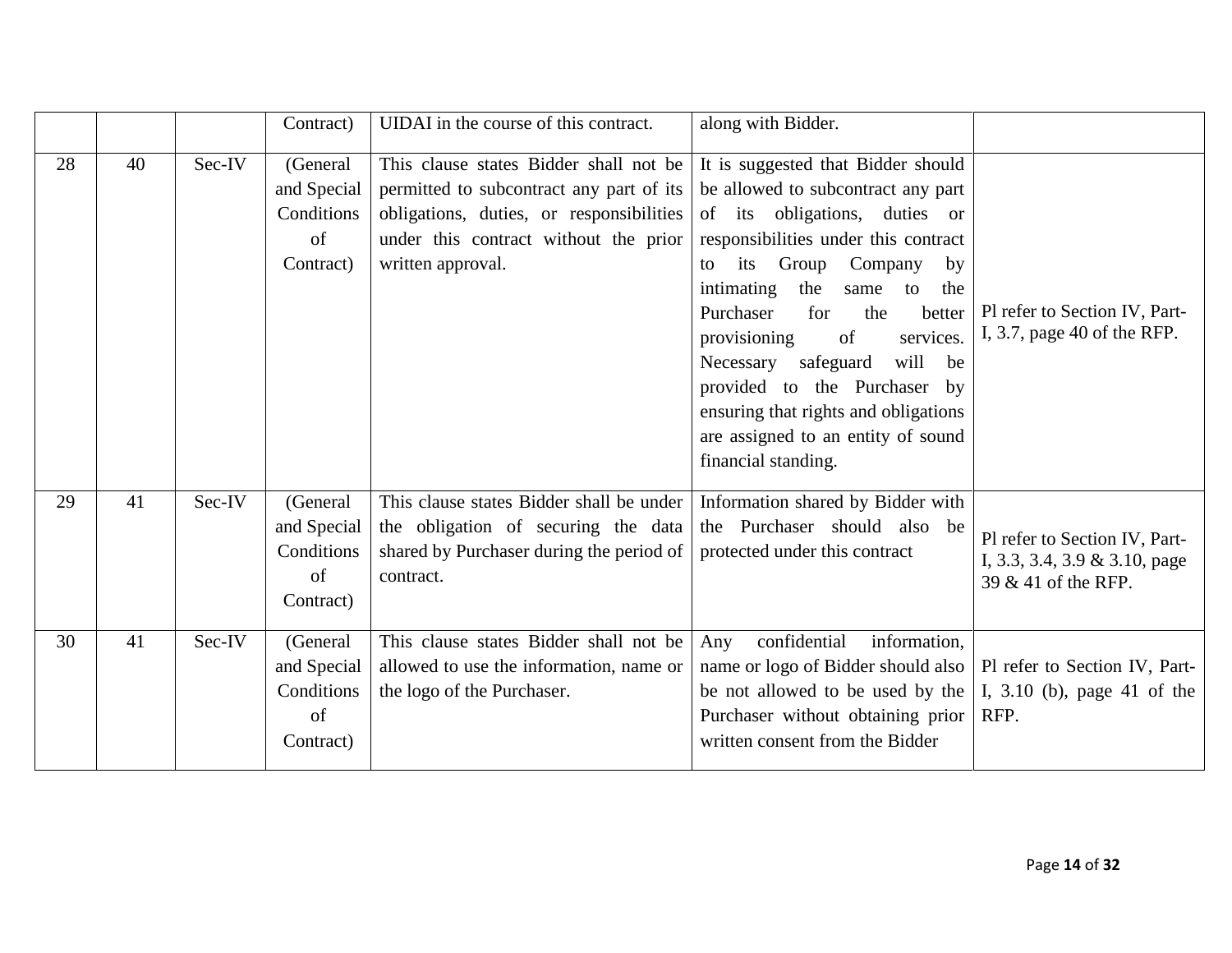| 31 | 42 | Sec-IV | (General    | This clause states the Bidder shall not   | Bidder may assign in whole or in                                 |                                             |
|----|----|--------|-------------|-------------------------------------------|------------------------------------------------------------------|---------------------------------------------|
|    |    |        | and Special | assign, in whole or in part any of their  | part any of their obligations under                              |                                             |
|    |    |        | Conditions  | obligations under the contract.           | this contract by intimating it to the                            |                                             |
|    |    |        | of          |                                           | Purchaser<br>for<br>the<br>better                                |                                             |
|    |    |        | Contract)   |                                           | provisioning<br>of                                               | services.   Pl refer to Section IV, Part-   |
|    |    |        | 3.13        |                                           | Necessary safeguard<br>will be                                   | I, 3.13, page $42$ of the RFP.              |
|    |    |        | (Assignme)  |                                           | provided to the Purchaser by                                     |                                             |
|    |    |        | nt)         |                                           | ensuring that rights and obligations                             |                                             |
|    |    |        |             |                                           | are assigned to an entity of sound                               |                                             |
|    |    |        |             |                                           | financial standing.                                              |                                             |
|    |    |        |             |                                           |                                                                  |                                             |
| 32 | 46 | Sec-IV | (General    | This clause states in case of any dispute | It is suggested that the parties                                 |                                             |
|    |    |        | and Special | between the parties, the matter shall be  | should resolve their disputes either                             |                                             |
|    |    |        | Conditions  | resolved by arbitration proceeding.       | amicably or by courts rather than                                |                                             |
|    |    |        | of          | Matter shall be resolved by sole          | going for arbitration proceeding,                                |                                             |
|    |    |        | Contract)   | arbitrator under the ICADR Arbitration    | on the reasoning<br>that after                                   |                                             |
|    |    |        | 8.5         | Rules, 1996. The arbitration proceeding   | pronouncement of                                                 | arbitration   Pl refer to Section IV, Part- |
|    |    |        | (Settlement | shall be held at New Delhi, India.        | award also there is scope of $\vert$ I, 8.5, page 46 of the RFP. |                                             |
|    |    |        | of          |                                           | Appeal to court in the Indian                                    |                                             |
|    |    |        | Disputes)   |                                           | Arbitration Act and it makes the                                 |                                             |
|    |    |        |             |                                           | whole<br>time<br>process<br>more                                 |                                             |
|    |    |        |             |                                           | consuming since, then the Lis gets                               |                                             |
|    |    |        |             |                                           | resolved finally by Court order.                                 |                                             |
|    |    |        |             |                                           |                                                                  |                                             |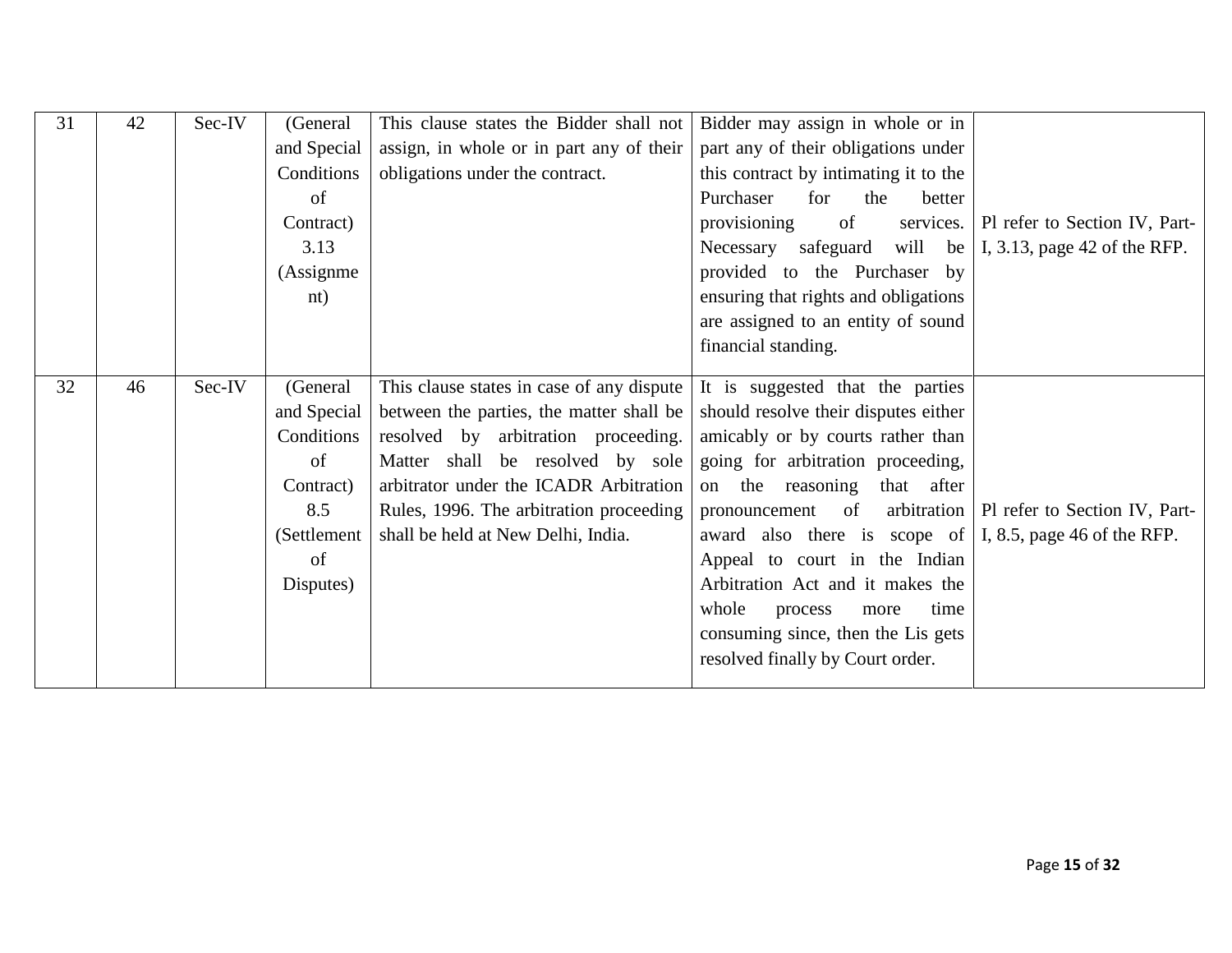| 33 | 47             | Sec-IV | (General      | This clause states if the services        | This clause gives an arbitrary        |                                  |
|----|----------------|--------|---------------|-------------------------------------------|---------------------------------------|----------------------------------|
|    |                |        | and Special   | provided by the Bidder does not meet      | power to the Purchaser to levy        |                                  |
|    |                |        | Conditions    | with the specifications and standards as  | Liquidated Damages against the        |                                  |
|    |                |        | of            | per the contract, the Purchaser shall be  | Bidder without providing a chance     |                                  |
|    |                |        | Contract)     | free to impose any penalty as deemed      | to rectify such default. The          |                                  |
|    |                |        |               | fit.                                      | damages should be imposed only        |                                  |
|    |                |        |               | In addition, the Purchaser shall reserve  | after a party fails to rectify the    |                                  |
|    |                |        |               | the right to terminate the contract. The  | delay or default after receiving a    |                                  |
|    |                |        |               | amount of liquidated damages for          | notice period to rectify the same.    | Pl refer to Section IV, Part-    |
|    |                |        |               | services under this contract shall not    | Also the clause fails to address the  | I, 9.1, page 47 of the RFP.      |
|    |                |        |               | exceed the contract price.                | concern when the delay or default     |                                  |
|    |                |        |               |                                           | is due to the reasons attributable to |                                  |
|    |                |        |               |                                           | Purchaser.                            |                                  |
|    |                |        |               |                                           | Also a contract can be terminated     |                                  |
|    |                |        |               |                                           | only in case of material breach by    |                                  |
|    |                |        |               |                                           | a party by giving a prior written     |                                  |
|    |                |        |               |                                           | notice, which a breaching party       |                                  |
|    |                |        |               |                                           | fails to cure within the reasonable   |                                  |
|    |                |        |               |                                           | notice period.                        |                                  |
| 34 | $\overline{4}$ | Sec-IV | (General      | This clause states Bidder shall be liable | This clause should be made mutual     |                                  |
|    |                |        | and Special   | to indemnify and keep indemnified the     | between the parties.<br>Purchaser     |                                  |
|    |                |        | Conditions    | Purchaser against all claims/damages      | should also have an obligation to     |                                  |
|    |                |        | <sub>of</sub> | etc. while providing services to the      | indemnify Bidder<br>against<br>all    | Pl refer to Section IV, Part-    |
|    |                |        | Contract)     | Purchaser under this contract.            | claims/damages<br>this<br>under       | I, $10(f)$ , page 48 of the RFP. |
|    |                |        |               |                                           | contract, in order to safeguard the   |                                  |
|    |                |        |               |                                           | interest of Bidder as well.           |                                  |
| 35 | 49             | Sec-IV |               |                                           | Neither Bidder nor Purchaser shall    |                                  |
|    |                |        | (General      | This clause states neither party shall be |                                       | Pl refer to Section IV, Part-    |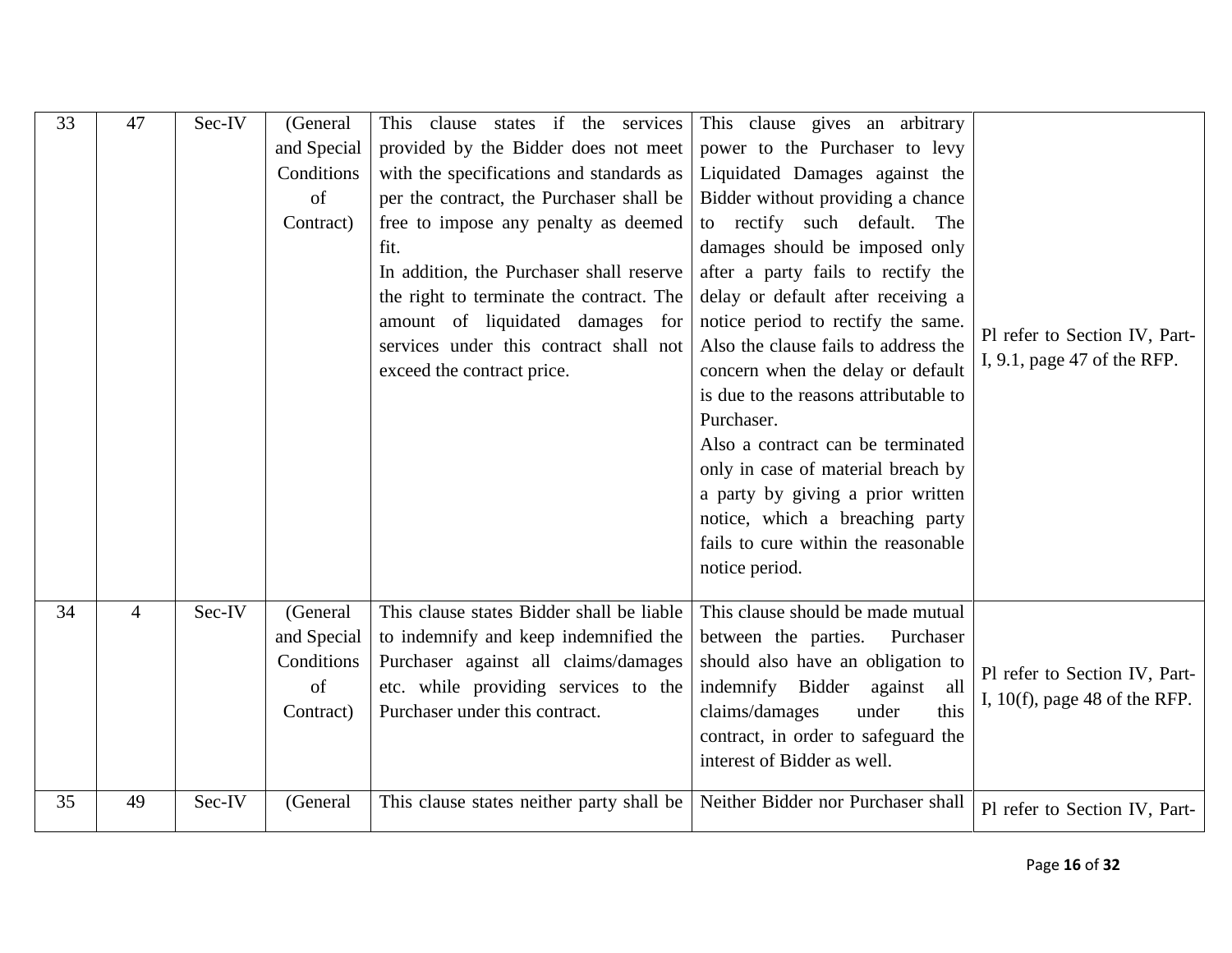|    |    |        | and Special<br>Conditions<br>of<br>Contract)             | liable to the other party for any indirect<br>or consequential loss or damage, loss of<br>use, or loss of profits or interest costs,<br>provided that this exclusion shall not<br>apply to any obligation of the Bidder to<br>pay<br>Liquidated damages to the Purchaser.                                                                                                                          | be liable for any kind of indirect or $\vert$ I, 12, page 49 of the RFP.<br>consequential loss or damage, loss<br>of use, or loss of profits or interest<br>under<br>this<br>costs<br>contract.<br>please<br>Also<br>note:<br>"The maximum liability shall be<br>limited to a sum equal to 100% of<br>the aggregate value of all charges<br>payable under this contract during<br>a period of 12 months." |                                                                  |
|----|----|--------|----------------------------------------------------------|----------------------------------------------------------------------------------------------------------------------------------------------------------------------------------------------------------------------------------------------------------------------------------------------------------------------------------------------------------------------------------------------------|-----------------------------------------------------------------------------------------------------------------------------------------------------------------------------------------------------------------------------------------------------------------------------------------------------------------------------------------------------------------------------------------------------------|------------------------------------------------------------------|
| 36 | 50 | Sec-IV | (General<br>and Special<br>Conditions<br>of<br>Contract) | This clause states Bidder shall be liable<br>to indemnify and keep indemnified the<br>Purchaser against all claims/damages<br>etc. while providing services to the<br>Purchaser under this contract.                                                                                                                                                                                               | This clause should be made mutual<br>between the parties.<br>Purchaser<br>should also have an obligation to<br>indemnify Bidder against<br>all<br>claims/damages<br>this<br>under<br>contract, in order to safeguard the<br>interest of Bidder as well.                                                                                                                                                   | Pl refer to Section IV, Part-<br>I, 13.1, page 50 of the RFP.    |
| 37 | 57 | Sec-IV | (General<br>and Special<br>Conditions<br>of<br>Contract) | This clause states that, in case the<br>Bidder is engaged by the Purchaser for<br>executing the services, Bidder shall<br>provide<br>assistance/cooperation<br>any<br>required by Purchaser/ auditing agencies<br>appointed by it/Purchaser officials for<br>performing their auditing and inspection<br>functions. Non-compliance of the same<br>shall be a ground for termination of<br>service. | A contract can be terminated only<br>in case of material breach by a<br>party by giving a prior written<br>notice, which a breaching party<br>fails to cure within the reasonable<br>notice<br>period.<br>Also the clause fails to address the<br>concern where the delay is due<br>reasons attributable to UIDAI.                                                                                        | Pl refer to Section V,<br>Annexure-I, 11, page 57 of<br>the RFP. |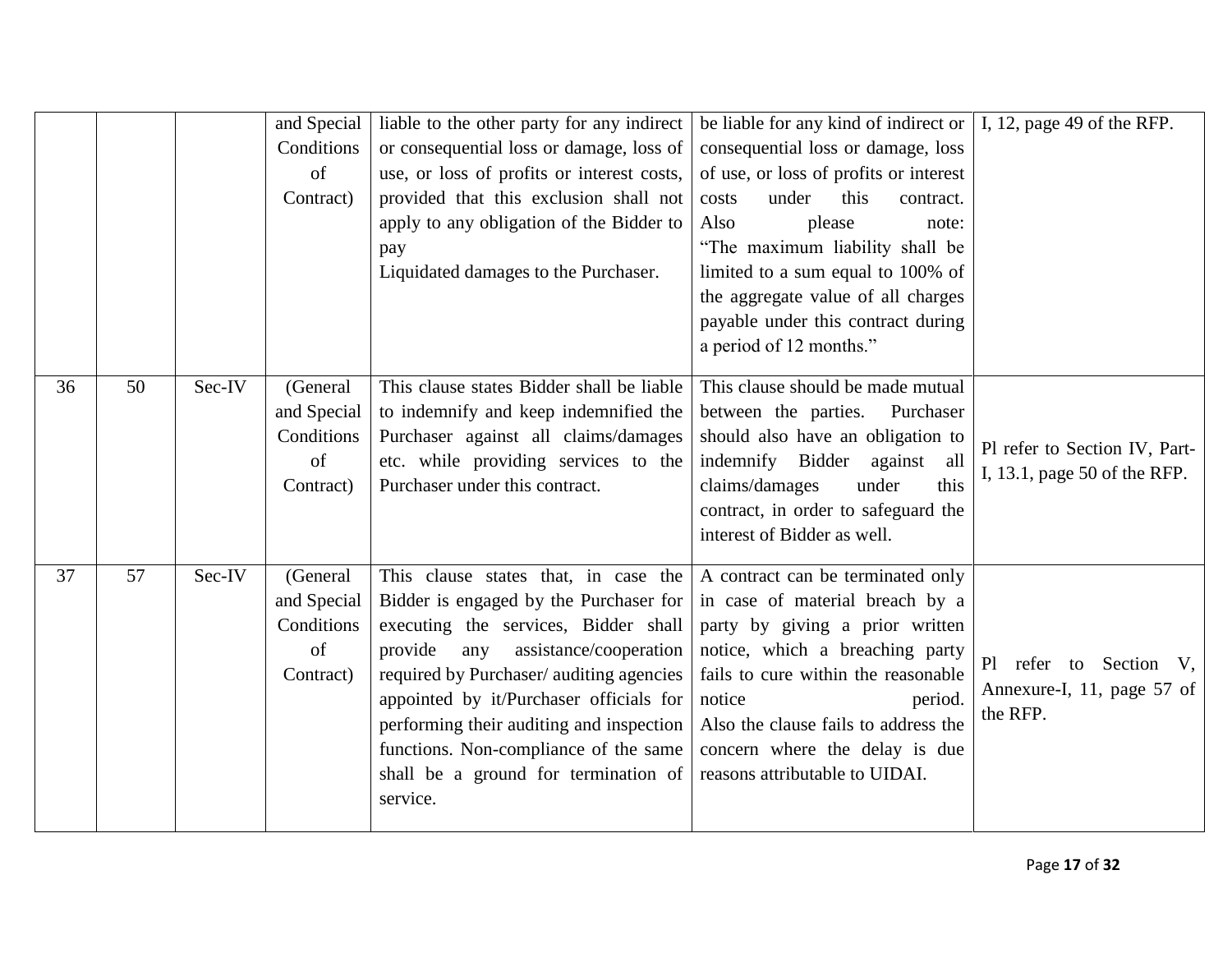|                | M/s Bharti Airtel Limited |     |         |                                                                      |                                                                                                                                                                                                                                                                                   |                                                                                            |
|----------------|---------------------------|-----|---------|----------------------------------------------------------------------|-----------------------------------------------------------------------------------------------------------------------------------------------------------------------------------------------------------------------------------------------------------------------------------|--------------------------------------------------------------------------------------------|
|                | 20                        | III | 3.1     | locations will be shifted from one<br>location to other, if required | To connect any location service<br>provider needs to lay fiber and<br>other infrastructure, which is capex<br>dependent. Therefore we request<br>that this clause should be changed<br>mutual consent of bidder<br>and<br>should be required before selecting<br>any new location | Pl refer to Section III Part-I,<br>3.1, page 20<br>read with 3.2.2, page 22 of<br>the RFP. |
| $\overline{2}$ | 24                        | III | Part-II | For Toll Free Slabs                                                  | As bidder has to commit SLA for<br>Uptime, bidder is required to do<br>concurrent call sizing. We request<br>UIDAI to provide the number of<br>concurrent calls expected.                                                                                                         | Pl refer to Section III Part-<br>II, SLA, page 24 of the RFP                               |
| 3              |                           |     |         |                                                                      | We also request UIDAI to provide<br>existing concurrent calls and<br>number of PRIs terminated by<br>existing bidder/Service provide                                                                                                                                              | Pl refer to Section III Part-I,<br>3.1, page 20-21 of the RFP.                             |
| $\overline{4}$ |                           |     |         |                                                                      | Bidder can commit SLAs only till<br>IN Platform and that too for toll<br>free number. As this solution<br>requires deployment of hardware<br>and PRIs, therefore end to end<br>SLA can not be committed.                                                                          | Pl refer to Section III Part-<br>II, SLA, page 24 of the RFP                               |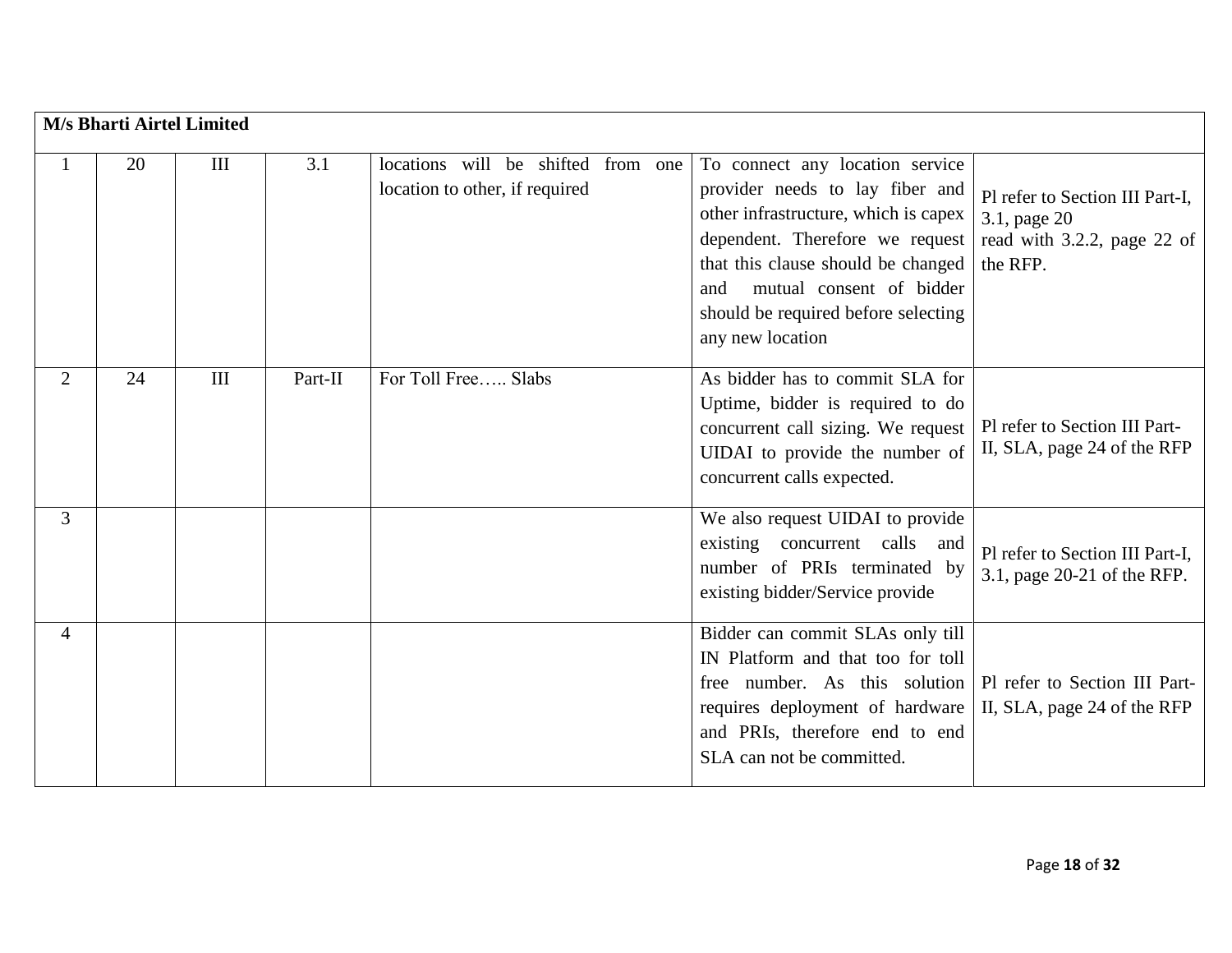| 5              | 25 |        |          | In the eventpenalty Slabs                                                                                        | We request UIDAI to change the<br>SLA from 99.95% to 99.5%                                                                                                                                                                 | In the event that, for a<br>particular Calendar Month,<br><b>Average Monthly Network</b><br>Availability falls below<br>99.50% below are the<br>penalty slabs mentioned in<br>the table mentioned in<br>Section III Part-II, SLA<br>page 25 of the RFP. |
|----------------|----|--------|----------|------------------------------------------------------------------------------------------------------------------|----------------------------------------------------------------------------------------------------------------------------------------------------------------------------------------------------------------------------|---------------------------------------------------------------------------------------------------------------------------------------------------------------------------------------------------------------------------------------------------------|
| 6              | 44 |        | 6.3(b)   | The service provider shall Rel time                                                                              | Real time access to billing system<br>cannot be provided to customer.<br>We request UIDAI to delete this<br>clause.                                                                                                        | Pl refer to Section IV Part-I,<br>6.3, page 44 of the RFP.                                                                                                                                                                                              |
| $\overline{7}$ | 25 |        | 3.4.1    | <b>Report Requirement</b>                                                                                        |                                                                                                                                                                                                                            | Pl refer to Section III, Part-<br>I, 3.4.1, page 23 of the RFP.                                                                                                                                                                                         |
| 8              | 26 |        | Part-II  | Commencement of services                                                                                         | For providing toll free services it<br>required deployment of fiber,<br>request delivery timelines should<br>be changed to: For inbound - 4 to<br>6 weeks, For Outbound - 8 to 12<br>weeks                                 | Pl refer to Section III, Part-<br>II, $B(I)$ , page 26 of<br>the RFP.                                                                                                                                                                                   |
| 9              | 15 | Sec-II | Part-III | Should not have defaulted on any<br>bank/institutions" loans in the past<br>"Certificate from Company secretary" | Please accept the self declaration<br>from the authorized signatory in<br>this regard as getting a certificate<br>from the company secretary is a<br>long process and may not complete<br>within the timeframe of the bid. | Pl refer to Section II, Part-<br>III, page $15 \& 16$ of the<br>RFP.                                                                                                                                                                                    |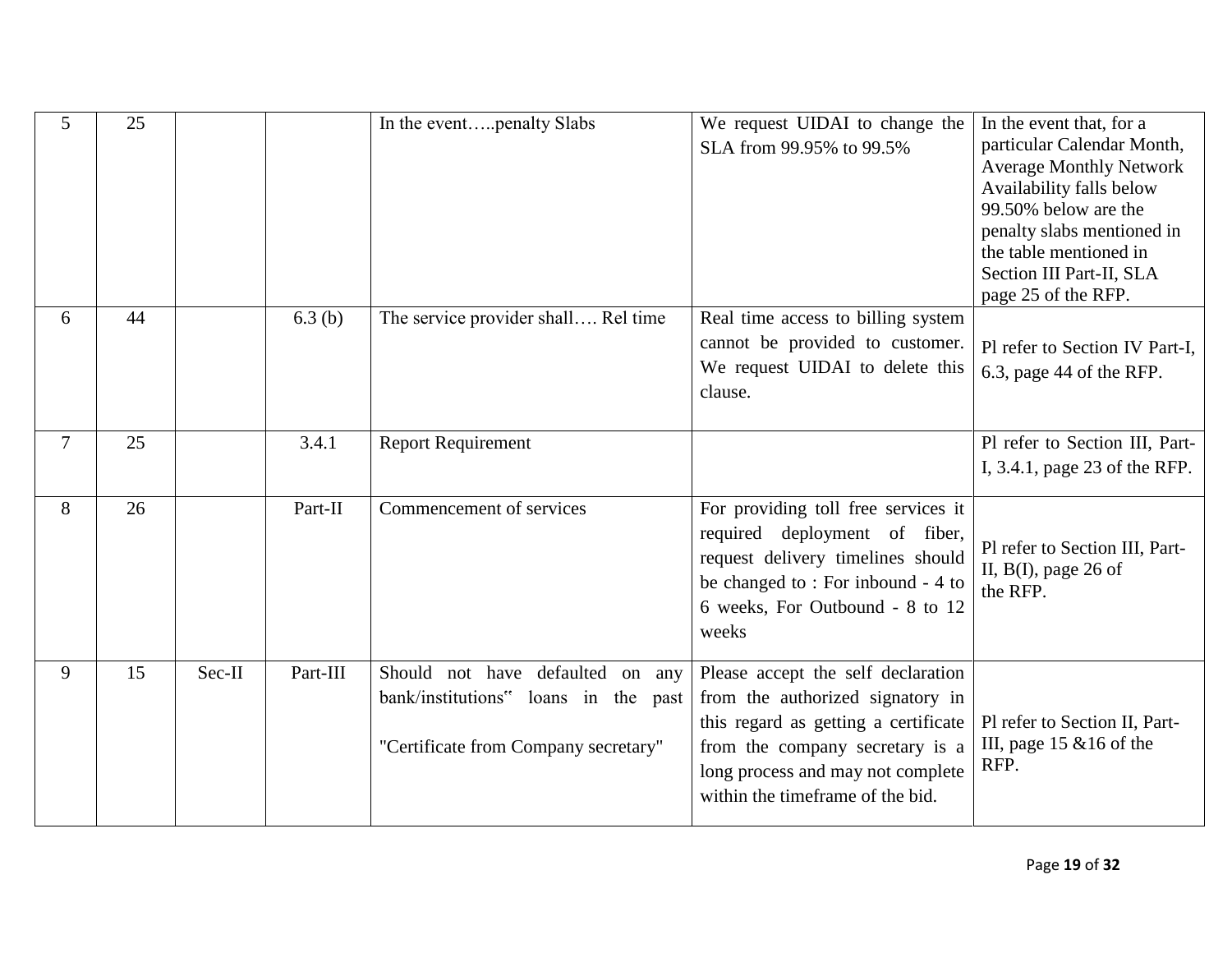| 10 | 15 | Sec-II | Part-III | defaulted in payment Should not have<br>defaulted in payment of statutory dues<br>liabilities<br><b>or</b><br>"Certificate from Company secretary"                                | Please accept the self declaration<br>from the authorized signatory in<br>this regard as getting a certificate<br>from the company secretary is a<br>long process and may not complete<br>within the timeframe of the bid.    | Pl refer to Section II, Part-<br>III, page $15\&16$ of the RFP.                                                                                                                                         |
|----|----|--------|----------|-----------------------------------------------------------------------------------------------------------------------------------------------------------------------------------|-------------------------------------------------------------------------------------------------------------------------------------------------------------------------------------------------------------------------------|---------------------------------------------------------------------------------------------------------------------------------------------------------------------------------------------------------|
| 11 | 16 | Sec-II | Part-III | Should not have been blacklisted by any<br>government agency/department at any<br>point<br>of<br>time.<br>"Certificate from Company secretary"                                    | Please accept the self declaration<br>from the authorized signatory in<br>this regard as getting a certificate<br>from the company secretary is a<br>long process and may not complete<br>within the timeframe of the bid.    | Pl refer to Section II, Part-<br>III, page 16 of the RFP.                                                                                                                                               |
| 12 | 16 | Sec-II | Part-III | The selected service provider has to<br>provide the required certificates as per<br>S. No. $4 \& 6$ from statutory auditor<br>before signing of contract agreement.               | Please accept the self declaration<br>from the authorized signatory in<br>this regard as getting a certificate<br>from the Statutory Auditor is a<br>long process.                                                            | Pl refer to Section II Part-<br>III, page 16 of the RFP.                                                                                                                                                |
| 13 | 19 | Sec-II | Part-V   | The two envelopes as specified in line<br>item 4 needs to be put into one larger<br>sealed envelope and marked as "Bid for<br>Providing Toll Free Number and Allied<br>Services". | It should be read as "The two<br>envelopes as specified in line item<br>3 needs to be put into one larger<br>sealed envelope and marked as<br>"Bid for Providing Toll Free<br>Number and Allied Services"."<br>Please confirm | The<br>envelopes<br>two<br>as<br>specified in line item 3<br>needs to be put into one<br>larger sealed envelope and<br>marked<br>"Bid<br>as<br>for<br>Providing Toll Free Number<br>and Allied Services |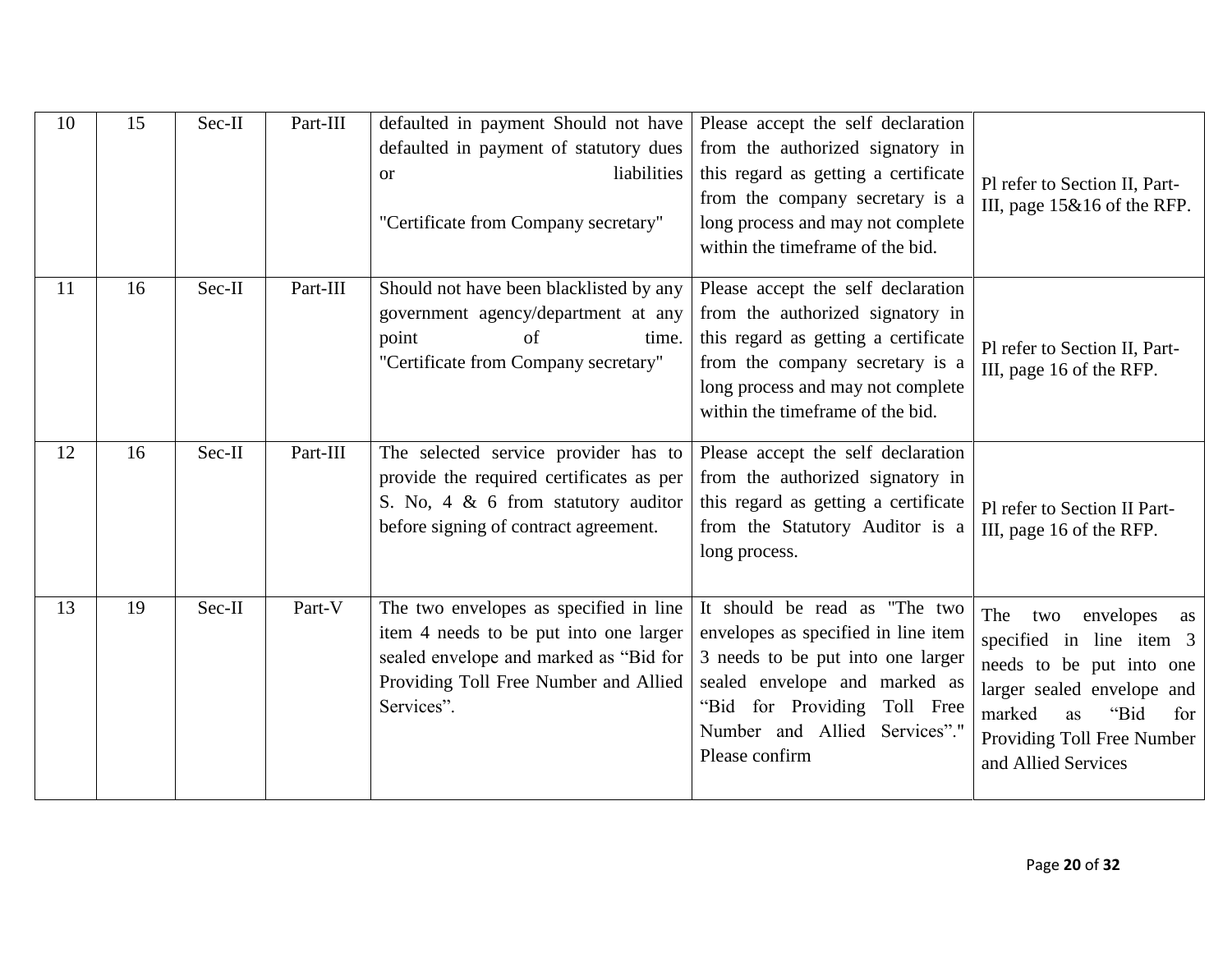| 14 | 25 | Sec-III | Part-II   | Monthly Network Availability                                                                                                                                                                                                                                                                                                                                                                                                                                                      | Is the desired availability 99.5% or<br>99.95%. Please clarify                                                                                                                                                                                                                                                                                                                                                                                                | In the event that, for a<br>particular Calendar Month,<br><b>Average Monthly Network</b><br>Availability falls below<br>99.50% below are the<br>penalty slabs mentioned in<br>the table mentioned in<br>Section III Part-II, SLA<br>page 25 of the RFP. |
|----|----|---------|-----------|-----------------------------------------------------------------------------------------------------------------------------------------------------------------------------------------------------------------------------------------------------------------------------------------------------------------------------------------------------------------------------------------------------------------------------------------------------------------------------------|---------------------------------------------------------------------------------------------------------------------------------------------------------------------------------------------------------------------------------------------------------------------------------------------------------------------------------------------------------------------------------------------------------------------------------------------------------------|---------------------------------------------------------------------------------------------------------------------------------------------------------------------------------------------------------------------------------------------------------|
| 15 | 60 | Sec-V   | Annex-III | <b>Standard Contract form</b>                                                                                                                                                                                                                                                                                                                                                                                                                                                     | Standart contract form is not to be<br>submitted along with the bid.<br>Please confirm.                                                                                                                                                                                                                                                                                                                                                                       | Yes                                                                                                                                                                                                                                                     |
| 16 | 59 | Sec-V   | Annex-II  | Cost per connect minute                                                                                                                                                                                                                                                                                                                                                                                                                                                           | Request you to consider pricing on<br>a per second basis, rather than per<br>minute, so as to avoid the<br>complexity in<br>calculating<br>in<br>connect minutes.                                                                                                                                                                                                                                                                                             | Pl refer to Section V,<br>Annexure-II, page 59 of the<br>RFP.                                                                                                                                                                                           |
| 17 | 49 | 12      |           | Except in case of gross negligence or<br>willful misconduct: (a) Neither party<br>shall be liable to the other party for any<br>indirect or consequential loss or<br>damage, loss of use, or loss of profits or<br>interest costs, provided that this<br>exclusion shall not apply to<br>any<br>obligation of the Service Provider to pay<br>liquidated damages to the Purchaser;<br>and<br>(b) The aggregate liability of the Service<br>Provider to the Purchaser whether under | Request modification as follows :<br>Except in case of gross negligence<br>or willful misconduct: (a) Neither<br>party shall be liable to the other<br>for<br>party<br>indirect<br>any<br>- or<br>consequential loss or damage, loss<br>of use, or loss of profits or interest<br>costs, provided that this exclusion<br>shall not apply to any obligation of<br>Service Provider to<br>the<br>pay<br>liquidated<br>damages<br>the<br>to<br>Purchaser;<br>and | Pl refer to Section IV Part-I,<br>12 page 49 & 50 of the<br>RFP.                                                                                                                                                                                        |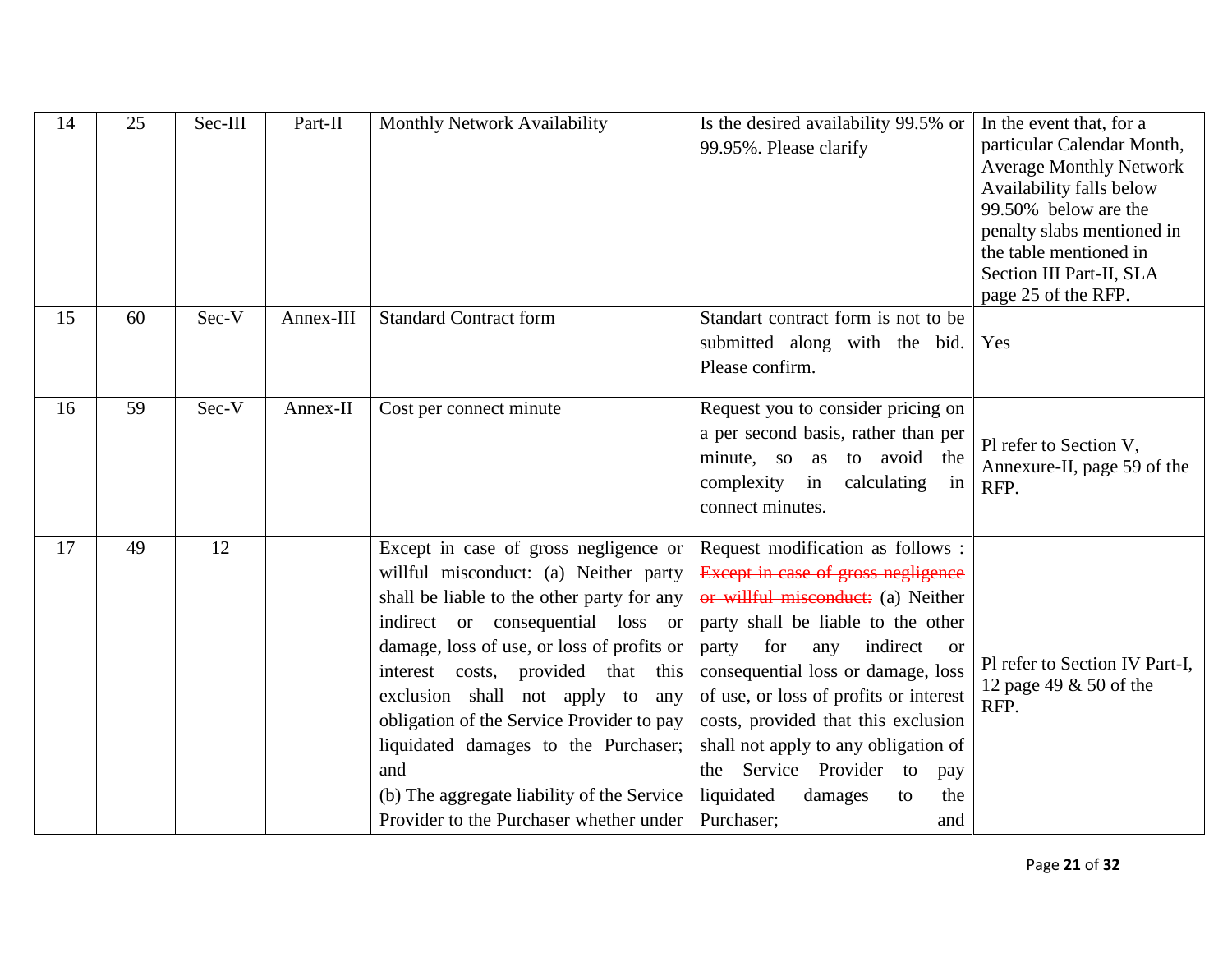|    |    |   | the Contract, in tort, or otherwise, shall<br>exceed<br>the<br>amount<br>not<br>specified in the Contract Price provided<br>that this limitation shall not apply to the<br>cost of repairing or replacing defective<br>equipment, or to any obligation of the<br>Service Provider to indemnify the<br>Purchaser with respect to of third party<br>rights infringement. (c) The Purchaser<br>shall not be liable to the Service<br>Provider in case of any loss or profits or<br>additional costs incurred etc. subsequent<br>to termination of contract as per section<br>2.2 b of GC of this contract. | (b) The aggregate liability of the<br>Service Provider to the Purchaser<br>whether under the Contract, in tort,<br>or otherwise, shall not exceed the<br>amount specified in the Contract<br>Price provided that this limitation<br>shall not apply to the cost of<br>repairing or replacing defective<br>equipment, or to any obligation of<br>the Service Provider to indemnify<br>the Purchaser with respect to of<br>third party rights infringement.<br>(c) The Purchaser shall not be<br>liable to the Service Provider in<br>case of any loss or profits or<br>additional costs incurred etc.<br>subsequent to termination of<br>contract as per section 2.2 b of GC |                                                                    |
|----|----|---|---------------------------------------------------------------------------------------------------------------------------------------------------------------------------------------------------------------------------------------------------------------------------------------------------------------------------------------------------------------------------------------------------------------------------------------------------------------------------------------------------------------------------------------------------------------------------------------------------------|-----------------------------------------------------------------------------------------------------------------------------------------------------------------------------------------------------------------------------------------------------------------------------------------------------------------------------------------------------------------------------------------------------------------------------------------------------------------------------------------------------------------------------------------------------------------------------------------------------------------------------------------------------------------------------|--------------------------------------------------------------------|
|    |    |   |                                                                                                                                                                                                                                                                                                                                                                                                                                                                                                                                                                                                         | of this contract.                                                                                                                                                                                                                                                                                                                                                                                                                                                                                                                                                                                                                                                           |                                                                    |
| 18 | 54 | 5 | General<br>Payment Schedule 1) All eligible<br>payments shall be made by the<br>Purchaser in favour of the Service<br>Provider 2) The release of payments<br>will be Performance (output) based,<br>where the payments are made for<br>measured deliverables and outputs. 3)<br>Service Provider shall obtain sign-off                                                                                                                                                                                                                                                                                  | terms and conditions of Request deletion of the following:<br>5) Power to withhold:<br>Notwithstanding anything<br>contained in the payment schedule,<br>if in the opinion of the Purchaser,<br>any work done or supply made or<br>service rendered by Service<br>Provider is deficient in any manner                                                                                                                                                                                                                                                                                                                                                                       | Pl refer to Section IV, Part-<br>II, 4.2 page 53-54 of the<br>RFP. |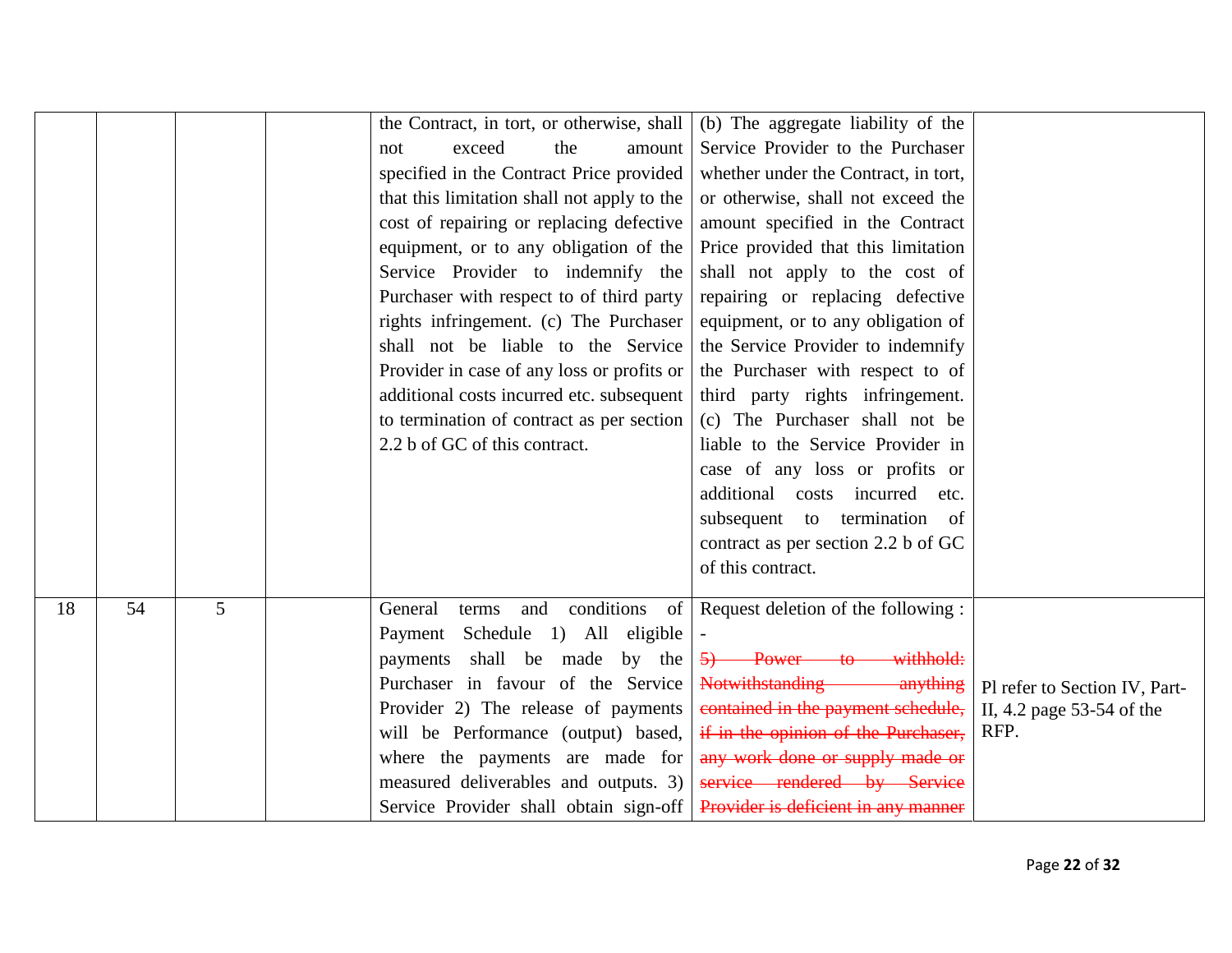| for each milestone completed from the     | in comparison to the prescribed    |  |
|-------------------------------------------|------------------------------------|--|
| Purchaser and raise invoice against the   | standards, Purchaser shall be at   |  |
| same.                                     | liberty to withhold a reasonable   |  |
| 4) Eligible Payments against invoice      | portion of the payments due to the |  |
| submitted (accompanied with all           | Service Provider, till such work/  |  |
| requisite documents) shall be released    | supply/ service is made            |  |
| within 45 days of submission of invoice.  | conforming to the prescribed       |  |
| 5) Power to withhold: Notwithstanding     | standards. These powers to         |  |
| anything contained in the payment         | withhold payments shall be         |  |
| schedule, if in the opinion of the        | without prejudice to any other     |  |
| Purchaser, any work done or supply        | power/right of the purchaser under |  |
| made or service rendered by Service       | this contract. 6) All payments     |  |
| Provider is deficient in any manner in    | under this Contract shall be made  |  |
| comparison to the prescribed standards,   | to the account of the Service      |  |
| Purchaser shall be at liberty to withhold | Provider with (Bank & A/c No.):    |  |
| a reasonable portion of the payments      |                                    |  |
| due to the Service Provider, till such    |                                    |  |
| supply/ service is made<br>work/          |                                    |  |
| conforming to the prescribed standards.   |                                    |  |
| These powers to withhold payments         |                                    |  |
| shall be without prejudice to any other   |                                    |  |
| power/ right of the purchaser under this  |                                    |  |
| contract. 6) All payments under this      |                                    |  |
| Contract shall be made to the account of  |                                    |  |
| the Service Provider with (Bank $\&$ A/c  |                                    |  |
| $No.$ :                                   |                                    |  |
|                                           |                                    |  |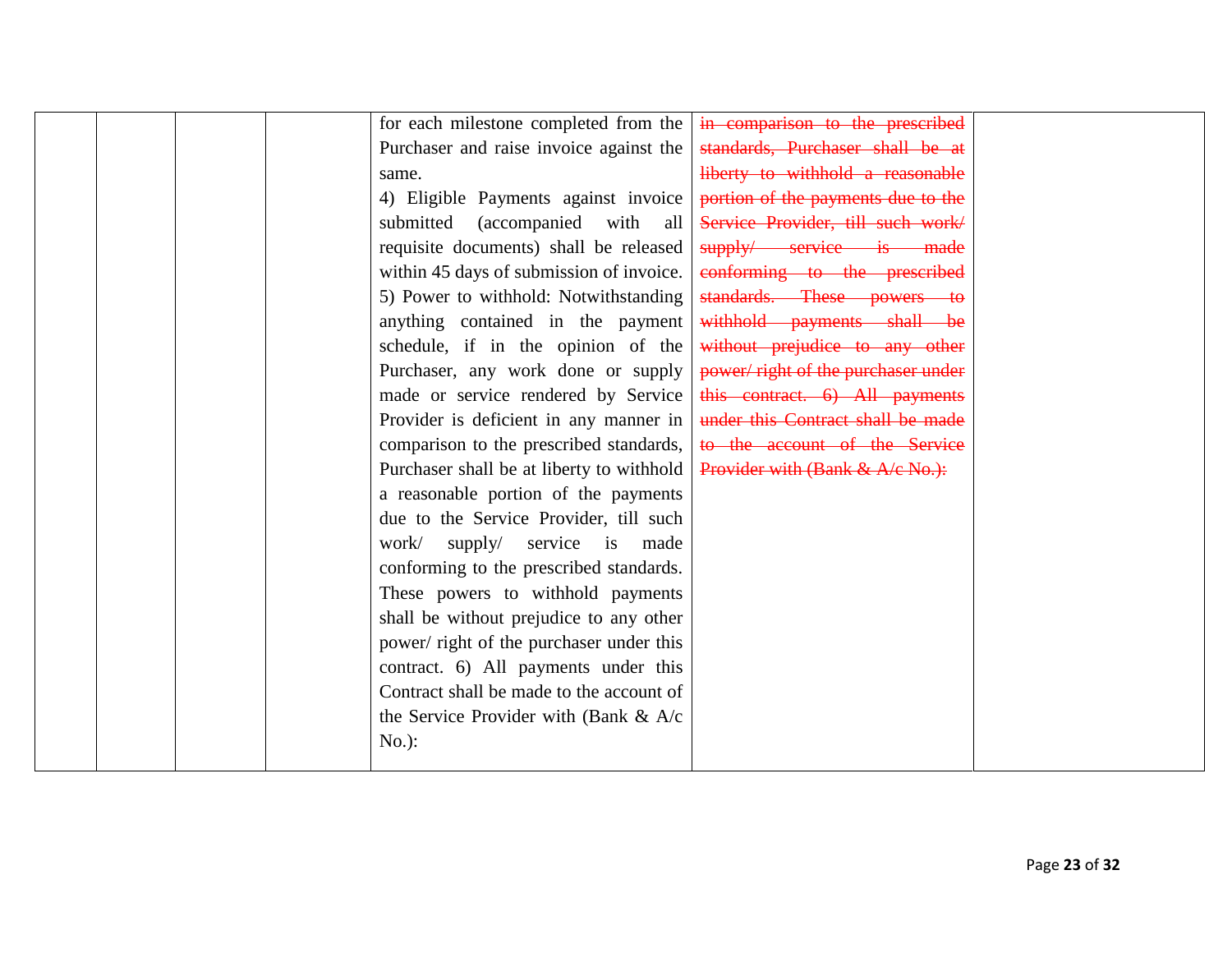| 19 | 9  | 3.3 | 3.3 The Bidder may be subject to taxes,<br>such as, but not limited to VAT, Service<br>tax, duties, fees, levies etc. on amounts<br>payable by the Purchaser under the<br>Contract. Bidders shall exclude all such<br>taxes in quoted cost in the financial bid.                                                                                                                                                                                                                                                                                                                                                                                                                                                                                                                                                                                                                    | In case of Goods & Services Tax<br>comes to effect, the same would be<br>charged in place of VAT / Service<br>Tax. Request customer to please<br>clarify that taxes would be as per<br>rates / applicability at the time of<br>invoicing and would be extra | Pl refer to Section II, Part-I,<br>3.3 page 9 of the RFP.    |
|----|----|-----|-------------------------------------------------------------------------------------------------------------------------------------------------------------------------------------------------------------------------------------------------------------------------------------------------------------------------------------------------------------------------------------------------------------------------------------------------------------------------------------------------------------------------------------------------------------------------------------------------------------------------------------------------------------------------------------------------------------------------------------------------------------------------------------------------------------------------------------------------------------------------------------|-------------------------------------------------------------------------------------------------------------------------------------------------------------------------------------------------------------------------------------------------------------|--------------------------------------------------------------|
| 20 | 24 | 3   | PART-II:<br><b>SERVICE</b><br>LEVEL<br><b>AGREEMENT</b><br>("SLA")<br>(A) The selected Service Provider<br>agrees to the following service level<br>agreement (SLA) parameters while<br>providing toll free phone services to<br>UIDAI"s stakeholders. These SLAs<br>shall be tracked on a periodic basis and<br>are envisaged to have penalty and or $\vert$ 99.199% to 99.00%<br>liquidated damage clauses on non-<br>adherence<br>them.<br>of<br>to<br>any<br>For Toll Free phone service provided to<br>stakeholders,<br>selected<br>the<br>service<br>provider will ensure that on an average,<br>the service is available on the for use<br>99.50% of each Calendar Month<br>("Average"<br>Monthly<br>Network<br>Availability"). For purposes of this,<br>Average Monthly Network Availability<br>will be determined in accordance with<br>the following calculation: Average | Request following modification :<br>0%<br>100.00% to 99.50%<br>99.499% to 99.35%<br>5%<br>2%<br>99.349% to 99.20%<br>10%<br>5%<br>15%<br>8%<br>20%<br>98.999% to 98.00<br>12%<br><b>Below 98.00%</b><br>25%<br>15%                                          | Pl refer to Section III, Part-<br>II, page 24-25 of the RFP. |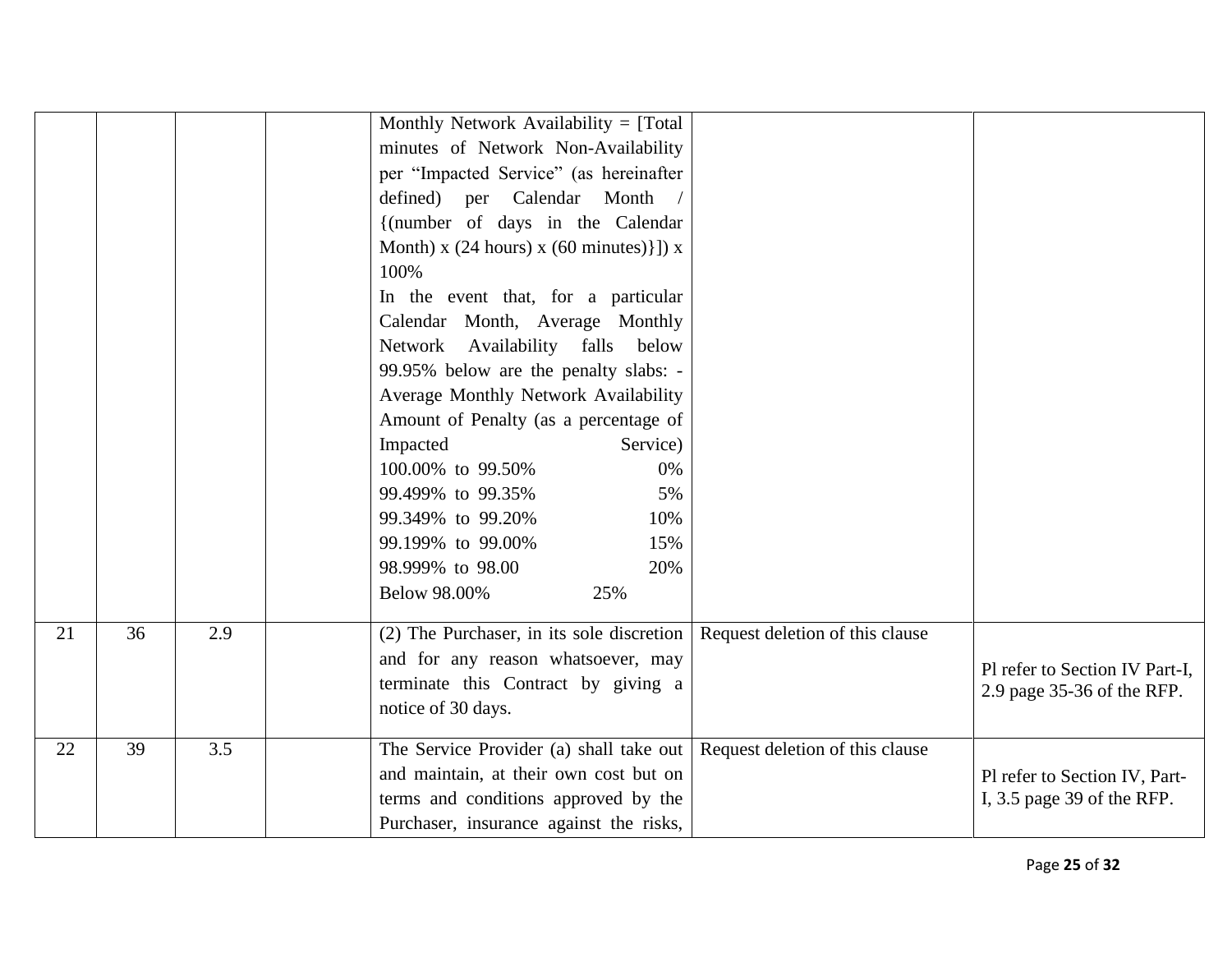|    |    |                | and for the coverage, as shall be<br>specified in the SC; and (b) at the<br>Purchaser's request, shall provide<br>evidence to the Purchaser showing that<br>such insurance has been taken out and<br>maintained<br>and<br>that the<br>current<br>premiums have been paid.                                                                                                                                                                                                                                                                                                                                                                                                                                                    |                                                                |
|----|----|----------------|------------------------------------------------------------------------------------------------------------------------------------------------------------------------------------------------------------------------------------------------------------------------------------------------------------------------------------------------------------------------------------------------------------------------------------------------------------------------------------------------------------------------------------------------------------------------------------------------------------------------------------------------------------------------------------------------------------------------------|----------------------------------------------------------------|
| 23 | 40 | 3.7            | The Service Provider shall not be<br>Request deletion of this clause<br>permitted to sub-contract any part of its<br>obligations, duties, or responsibilities<br>under this contract without the prior<br>written approval.                                                                                                                                                                                                                                                                                                                                                                                                                                                                                                  | Pl refer to Section IV, Part-<br>I, 3.7 page 40 of<br>the RFP. |
| 24 | 44 | $Sec-6$<br>6.1 | The Purchaser shall make the payment  <br>Request payment<br>term to be<br>within 45 days of receiving the invoice<br>modified to 10 days<br>from the Service Provider.                                                                                                                                                                                                                                                                                                                                                                                                                                                                                                                                                      | Pl refer to Section IV, Part-<br>I, $6.1$ page 44 of the RFP.  |
| 25 | 24 | $\overline{3}$ | PART-II:<br>LEVEL<br><b>SERVICE</b><br>The service quality of these<br><b>AGREEMENT</b><br>services depends a lot on external<br>("SLA")<br>(A) The selected Service Provider<br>factors and SLA cannot be<br>agrees to the following service level<br>committed on this service and it<br>agreement (SLA) parameters while<br>will be on the best effort basis.<br>providing toll free phone services to<br>UIDAI"s stakeholders. These SLAs<br>Request you to remove the SLAs<br>shall be tracked on a periodic basis and<br>and the associated penalties<br>are envisaged to have penalty and or<br>liquidated damage clauses on non-<br>adherence<br>of<br>them.<br>to<br>any<br>For Toll Free phone service provided to | Pl refer to Section III, Part-<br>II, page 24-25 of the RFP.   |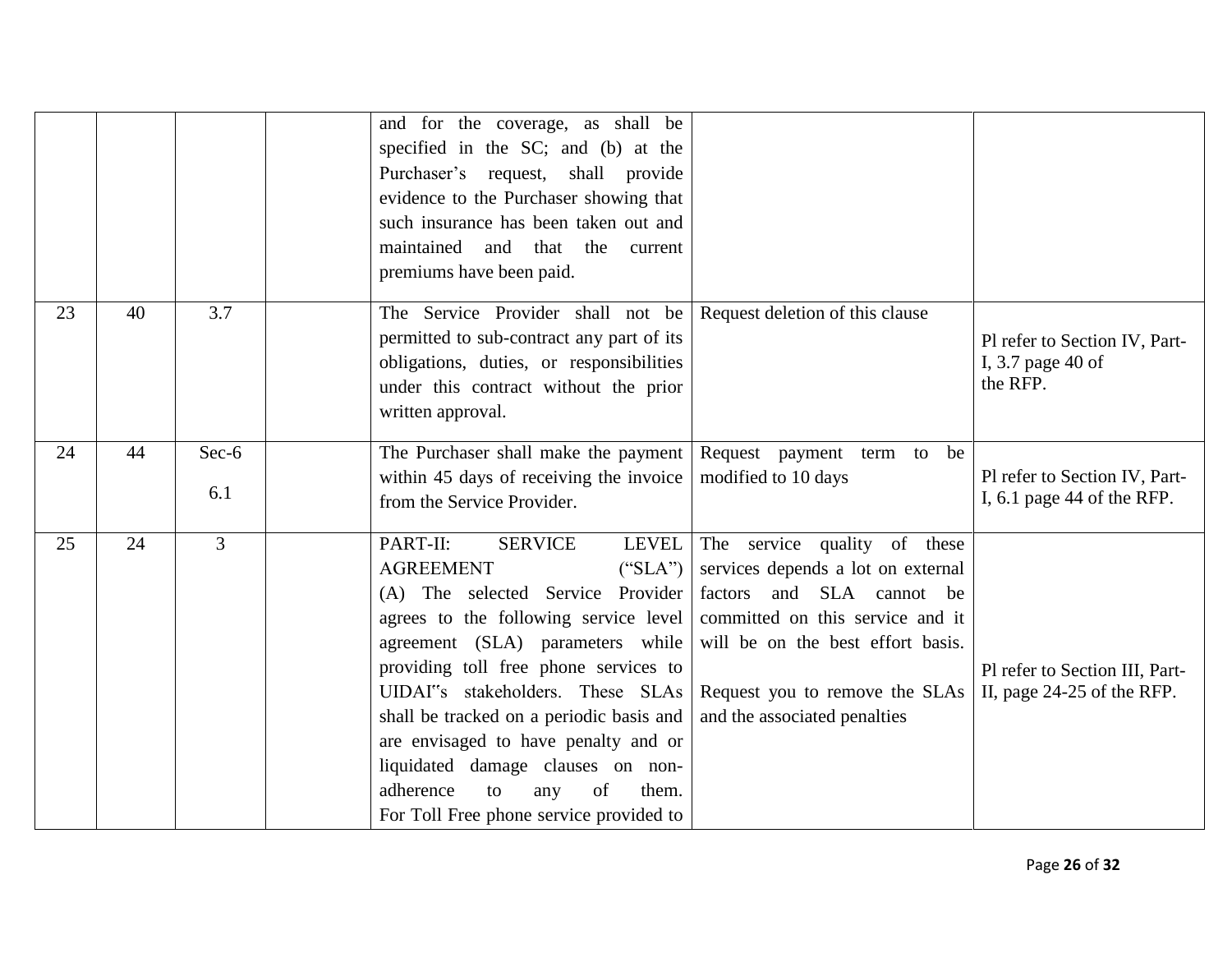| stakeholders,<br>the selected<br>service                    |
|-------------------------------------------------------------|
| provider will ensure that on an average,                    |
| the service is available on the for use                     |
| 99.50% of each Calendar Month                               |
| ("Average"<br>Monthly<br>Network                            |
| Availability"). For purposes of this,                       |
| Average Monthly Network Availability                        |
| will be determined in accordance with                       |
| the following calculation: Average                          |
| Monthly Network Availability = [Total]                      |
| minutes of Network Non-Availability                         |
| per "Impacted Service" (as hereinafter                      |
| defined) per Calendar Month                                 |
| {(number of days in the Calendar                            |
| Month) x $(24 \text{ hours})$ x $(60 \text{ minutes})$ ]) x |
| 100%                                                        |
| In the event that, for a particular                         |
| Calendar Month, Average Monthly                             |
| Network Availability falls<br>below                         |
| 99.95% below are the penalty slabs: -                       |
| Average Monthly Network Availability                        |
| Amount of Penalty (as a percentage of                       |
| Impacted<br>Service)                                        |
| 100.00% to 99.50%<br>0%                                     |
| 99.499% to 99.35%<br>5%                                     |
| 99.349% to 99.20%<br>10%                                    |
| 15%<br>99.199% to 99.00%                                    |
| 98.999% to 98.00<br>20%                                     |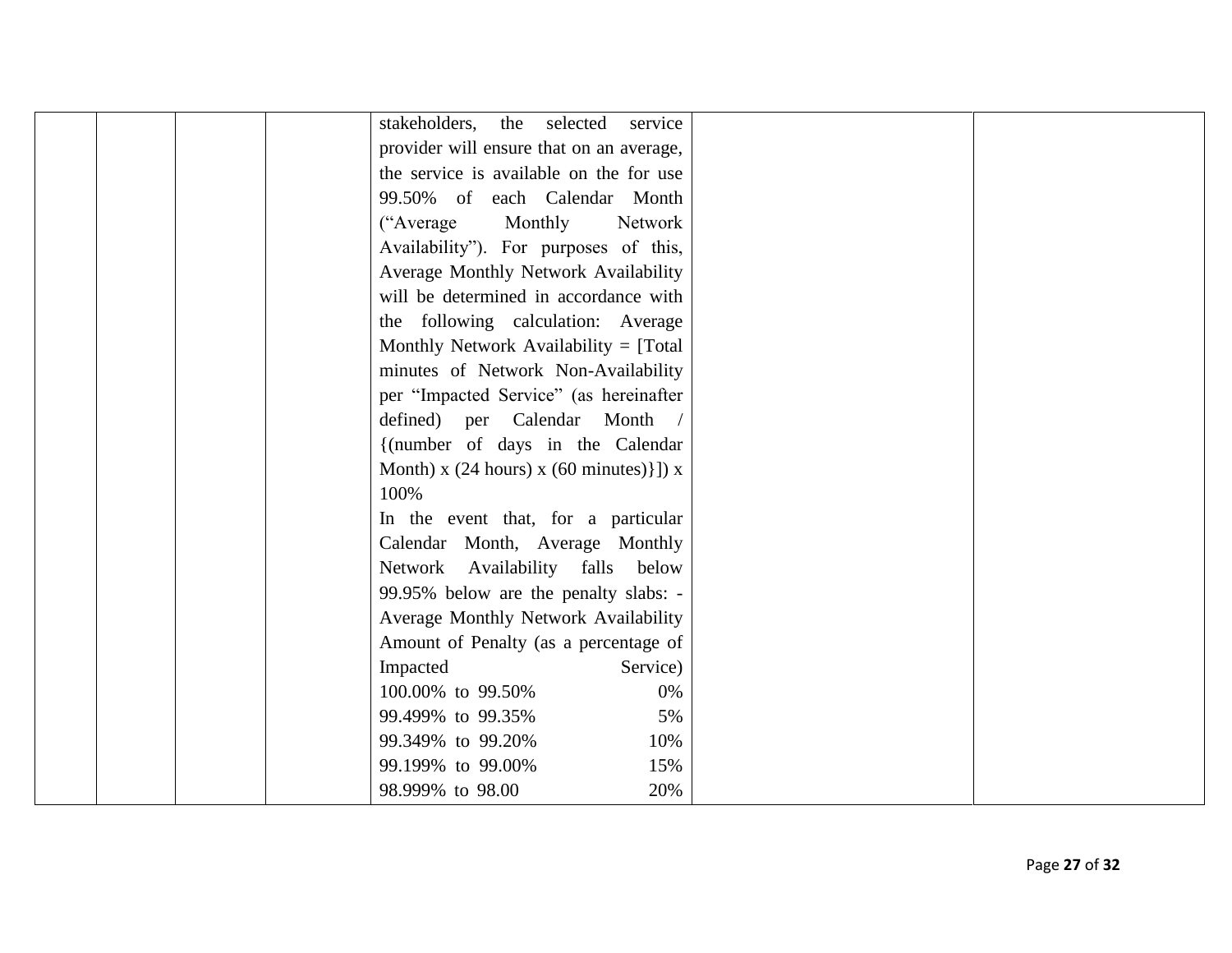|                |       |                                    |                         | Below 98.00%<br>25%                                                                                                                                                                                                                                                                |                                                                                                                                                                                                                                                                                                      |                                                                      |
|----------------|-------|------------------------------------|-------------------------|------------------------------------------------------------------------------------------------------------------------------------------------------------------------------------------------------------------------------------------------------------------------------------|------------------------------------------------------------------------------------------------------------------------------------------------------------------------------------------------------------------------------------------------------------------------------------------------------|----------------------------------------------------------------------|
| 26             | 20    | $\overline{3}$                     | 3.1                     | location<br>Inbound<br>call<br>center<br>at<br>Jamshedpur                                                                                                                                                                                                                          | Airtel is not presently having PRI<br>compatible network in Jamshedpur<br>to meet the requirement of UIDAI<br>regards to Outbound calls. In this<br>scenerio we request UIDAI to<br>provide the alternative location for<br>similar scope of work.                                                   | Pl refer to Section III, Part-<br>I, $3.1$ page 20 of the RFP.       |
|                |       | <b>Bhart Sanchar Nigam Limited</b> |                         |                                                                                                                                                                                                                                                                                    |                                                                                                                                                                                                                                                                                                      |                                                                      |
| $\mathbf{1}$   | 10,11 | $\mathbf{I}$                       | 4.5                     | Earnest Money Deposit (EMD) and<br>Tender fees                                                                                                                                                                                                                                     | BSNL being a 100 % government<br>owned CPSE may be exempted<br>from submission of Tender fees<br>and EMD.                                                                                                                                                                                            | Pl refer to Section II, Part-<br>I&II, page 10-11& 14 of the<br>RFP. |
| $\overline{2}$ | 16    | $\mathbf{I}$                       | Part-III<br>Eligibility | The selected service provider has to<br>provide the required certificates as per<br>S. No. 4 $\&$ 6 from statutory auditor<br>before signing of contract agreement.                                                                                                                | The condition of "Certificate from<br>statutory auditor" may be relaxed<br>for BSNL<br>being a<br>CPSE.<br>under<br>certificates<br>However,<br>reference can be submitted under<br>signature<br>of<br>Company<br>the<br>Secretary.                                                                  | Pl refer to Section II, Part-<br>III, page 16 of the RFP.            |
| $\overline{3}$ | 20    | III                                | 3.1                     | The selected Telecom Service Provider<br>has to provide PRI connectivities to<br>both main & DR Data centers for<br>inbound calls and 3 locations of contact<br>centre partners for outbound calls and<br>the locations may be shifted from one<br>location to other, if required. | Please mention the no. of PRI lines<br>required at each locations. Also<br>shifting of the location may have<br>financial implications. If the circuit<br>is not feasible at the new location,<br>the cost required to make the<br>circuit feasible will be borne by<br>UIDAI under one time charge. | Pl refer to Section III, Part-<br>I, $3.1$ page 20 of the RFP.       |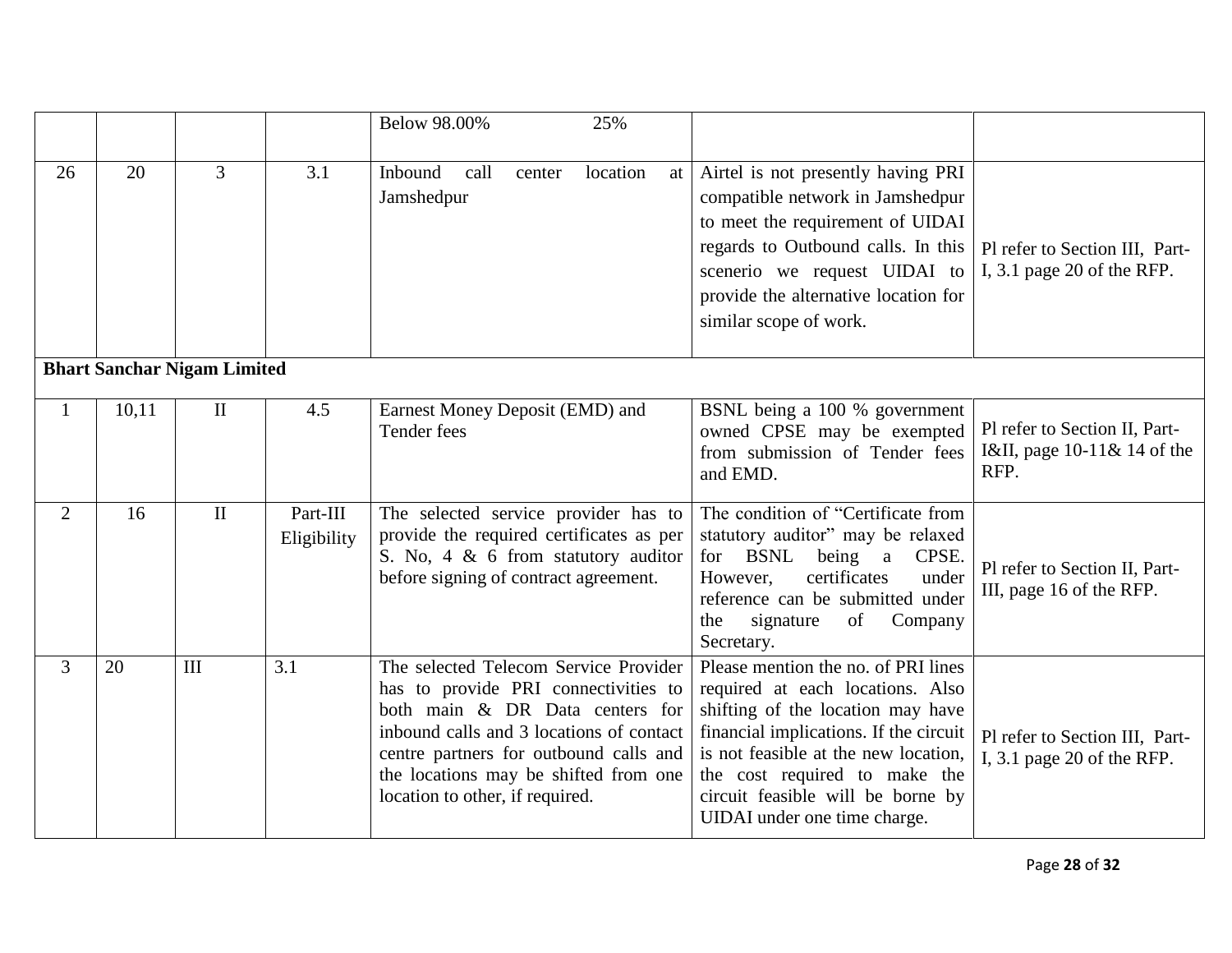| 4  | 20 | III | 3.1 | All the calls originating at PSTN for<br>these Toll Free numbers will be routed<br>to UIDAI"s main Data Center                                                                                                                          | Whether the toll free services is to<br>be provided on PSTN only or it is<br>required for calls originating from<br>both PSTN and mobile                                                                                                                                            | All the cals originating at<br>PSTN, Mobile or any other<br>technology allowed by the<br>Regulatory framework in<br>India for these Toll Free<br>numbers will be routed to<br>UIDAI' Main Data Centre<br>Pl refer to Section III, Part-<br>I, $3.1$ page 20 of the RFP.         |
|----|----|-----|-----|-----------------------------------------------------------------------------------------------------------------------------------------------------------------------------------------------------------------------------------------|-------------------------------------------------------------------------------------------------------------------------------------------------------------------------------------------------------------------------------------------------------------------------------------|---------------------------------------------------------------------------------------------------------------------------------------------------------------------------------------------------------------------------------------------------------------------------------|
| 5. | 20 | III | 3.1 | All the calls originating at PSTN for<br>these Toll Free numbers will be routed<br>to UIDAI"s main Data Center which<br>will be subsequently routed to the<br>UIDAI"s Contact Center partner for<br>Customer Care service, if required. | As per RFP, UIDAI has its own<br>ACD and IVRS system to provide<br>routing<br><b>IVRS</b><br>and<br>based<br>information. Does this necessary<br>of calls<br>that routing<br>mean<br>including media between DC / DR<br>to UIDAI contact center will be<br>responsibility of UIDAI? | Toll free routing to UIDAI's<br>DC<br>$\&$<br><b>DR</b><br>is<br>the<br>responsibility of the selected<br>service provider.                                                                                                                                                     |
| 6. | 22 | III | 3.3 | <b>Impacted Service</b>                                                                                                                                                                                                                 | Please elaborate impacted service<br>and how non-availability of one or<br>more PRIs along with some call<br>drops / congestion will be factored<br>in for service non-availability for<br>calculation of penalty                                                                   | Impacted service<br>All events<br>$\sum_{n=1}^{\infty}\frac{N\omega \cdot \text{of PRIs down}}{\text{Total no. of PRIs commissioned}}\times \text{Downtime of each PRI}$<br>It is elaborated by the<br>following example:<br>Number of PRIs installed by<br>service provider=50 |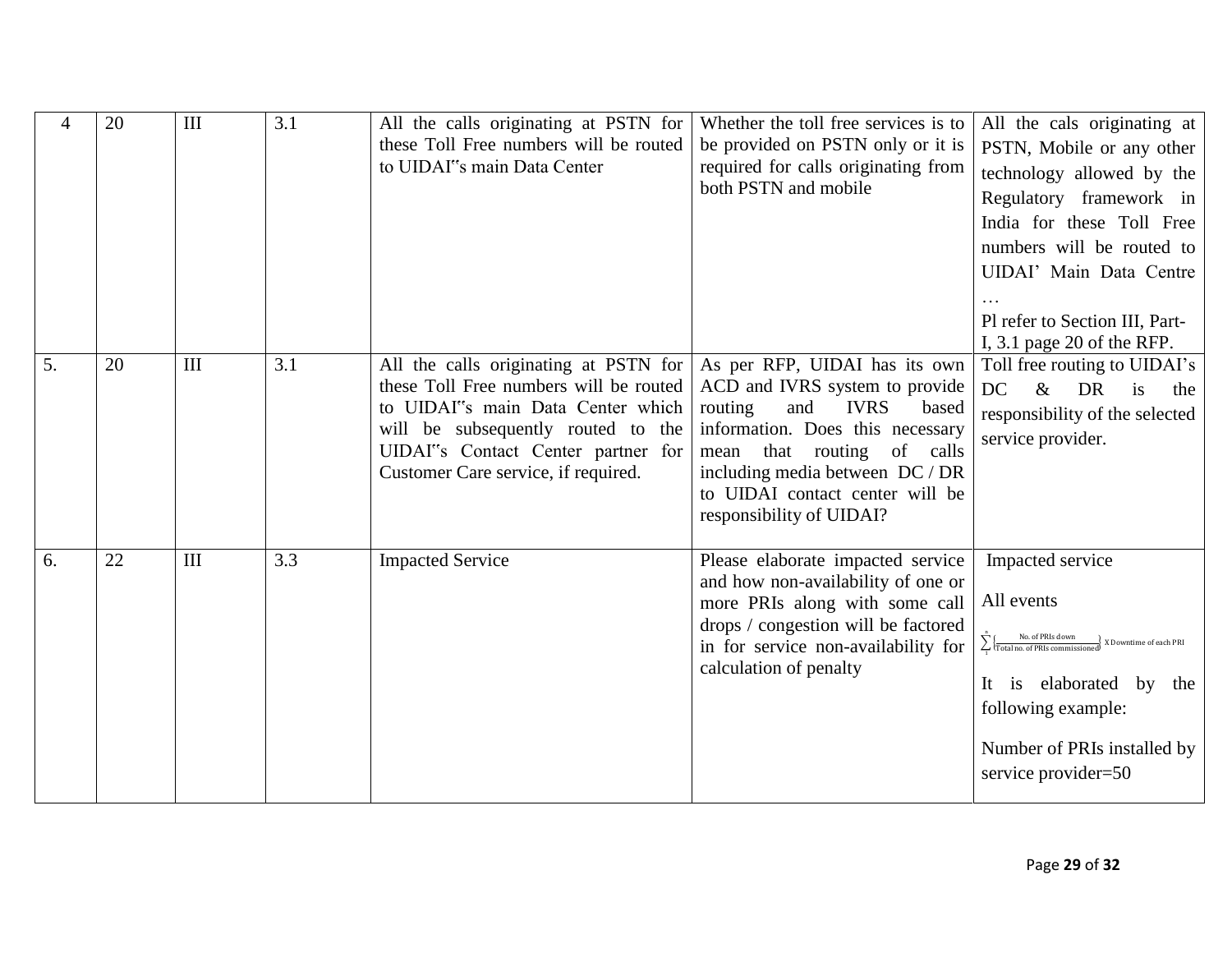|    |    |           |             |                                                  |                                                                          | No. of PRIs down=5                                                                                                                                                                                                                                                                                                                                                                                                                                                                                                                                                          |
|----|----|-----------|-------------|--------------------------------------------------|--------------------------------------------------------------------------|-----------------------------------------------------------------------------------------------------------------------------------------------------------------------------------------------------------------------------------------------------------------------------------------------------------------------------------------------------------------------------------------------------------------------------------------------------------------------------------------------------------------------------------------------------------------------------|
|    |    |           |             |                                                  |                                                                          | Down<br>of<br>time<br>each<br>PRIs=5000 minute<br>Impacted<br>service= $(5/50)x5000=$<br>500<br>minuts                                                                                                                                                                                                                                                                                                                                                                                                                                                                      |
| 7. | 24 | $\rm III$ | Part-II (A) | Average Monthly Network Availability<br>$\equiv$ | It appears that given formula is for<br>non-availability. Please clarify | The Formula for Average<br>Monthly<br>Network<br>Avaialability is clarified as:<br>$=$ [{((Number of days in the<br>calendar Month) $*(24 \text{ hours})$<br>$*(60 \text{ minutes})^*$ total no of<br>PRI commissioned)-<br>(Total minutes of Network<br>Non-Avaliability<br>per<br>"Impacted<br>Service"<br>(as<br>hereinafter<br>defined)<br>per<br>calendar Month)) }<br>$/[$ {((Number of days in the<br>calendar Month) $*(24 \text{ hours})$<br>$*(60 \text{ minutes})^*$ total no of<br>PRI commissioned)-<br>For Example: To calculate<br>Average<br>Monthly<br>the |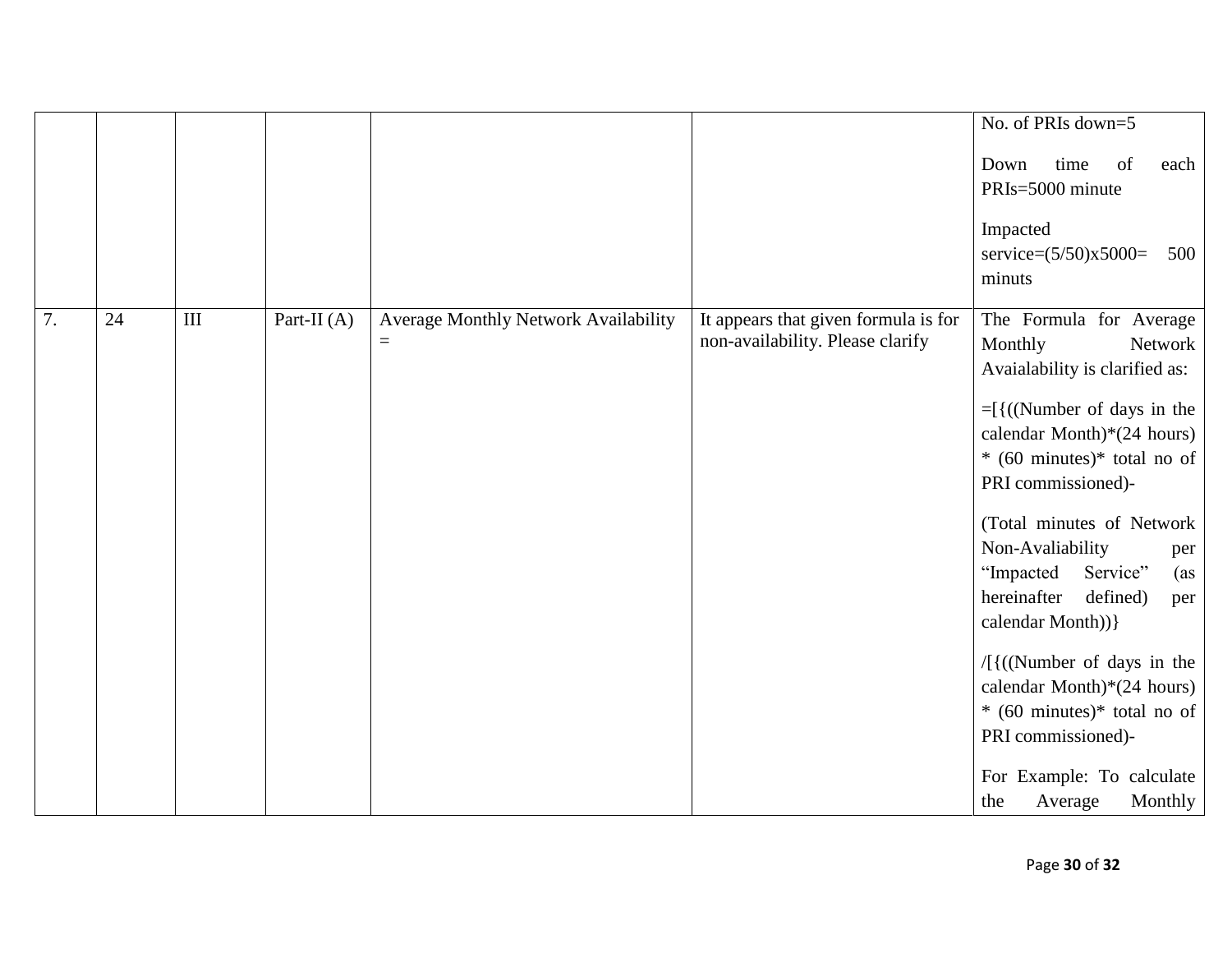|     |    |     |               |                                                                                                                                                                                                                                                                                |                                                                                                                                             | Network Availability for the<br>Month of June:<br>Total<br>Up<br>time= $30*24*60=43200$<br>minutes<br>Total Impacted Minutes in<br>the Month of June $500$<br>minutes<br>Average Monthly Network<br>Availability<br>$= ((43200-500)/43200)/100$<br>$=98.8425%$ |
|-----|----|-----|---------------|--------------------------------------------------------------------------------------------------------------------------------------------------------------------------------------------------------------------------------------------------------------------------------|---------------------------------------------------------------------------------------------------------------------------------------------|----------------------------------------------------------------------------------------------------------------------------------------------------------------------------------------------------------------------------------------------------------------|
| 8.  | 26 | III | Part-II $(A)$ | Service Provider shall<br>begin<br>The<br>carrying out the Inbound Services not<br>later than 28 days after signing of the<br>Contract and outbound services is to be<br>started within 56 days of signing the<br>Contract failing which the purchaser<br>shall impose penalty | It is requested to increase the time<br>line of inbound services from 28<br>days to 45 days & outbound<br>services from 56 days to 90 days. | Pl refer to Section III, Part-<br>II, $(B)$ page 26 of<br>the RFP.                                                                                                                                                                                             |
| 9.  | 26 | III | Part-II $(A)$ | Augmentation of PRIs (Inbound $\&$<br>outbound)                                                                                                                                                                                                                                | It is<br>that<br>formal<br>requested<br>intimation may be in letter form<br>and increase the time line from 7<br>days to 15 days            | Pl refer to Section III, Part-<br>II, $(B)$ page 26 of the RFP.                                                                                                                                                                                                |
| 10. | 39 | IV  | 3.5           | Insurance to be Taken Out by the<br><b>Service Provider</b>                                                                                                                                                                                                                    | BSNL is a CPSE and will provide<br>the PBG, hence this clause may be<br>deleted for PSUs.                                                   | Pl refer to Section IV, Part-<br>I, $3.5$ page 39 of the RFP.                                                                                                                                                                                                  |